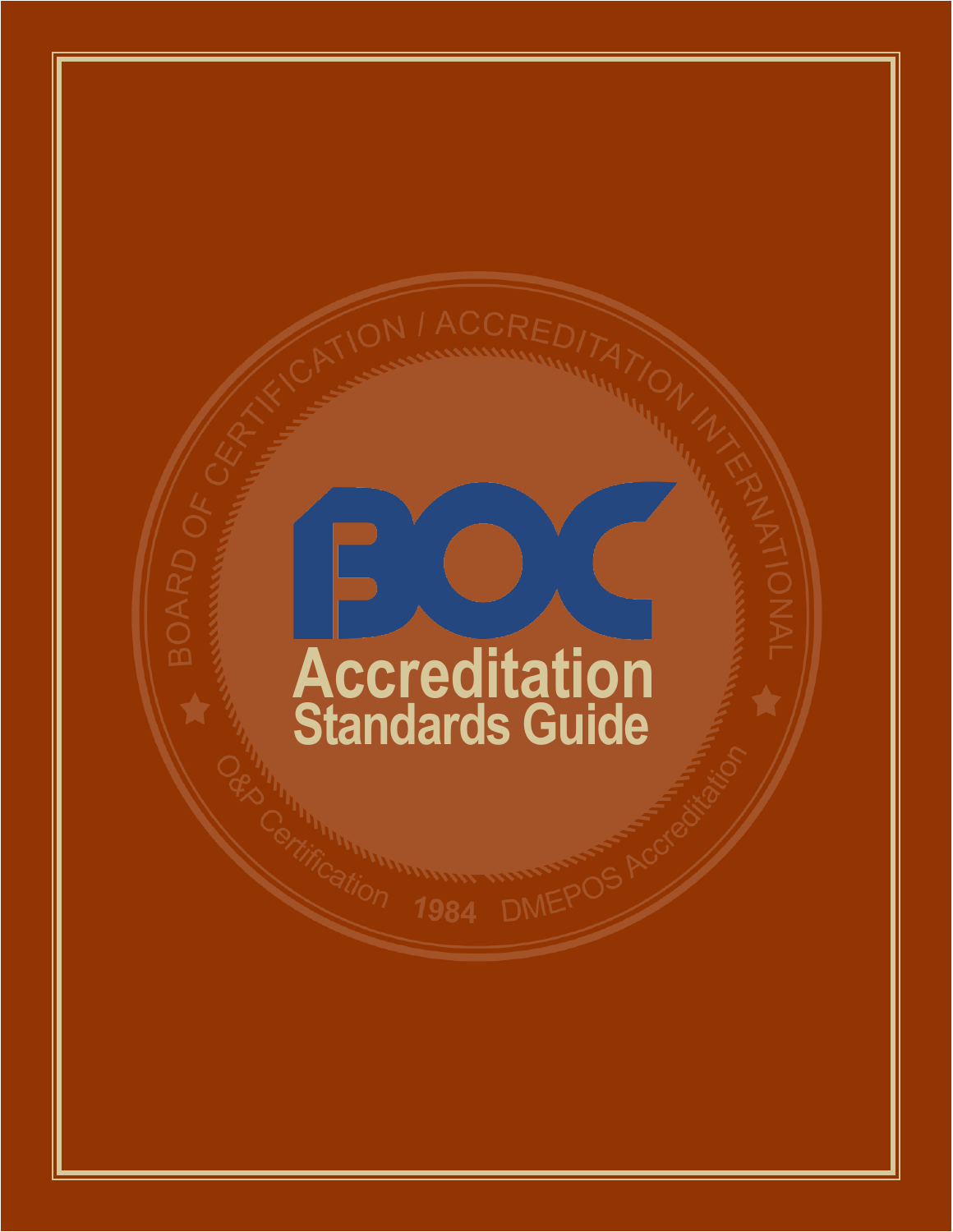## **Table of Contents:**

## An Overview of BOC Facility Accreditation and Continuing Accreditation

|  | 2.             |  |  |  |
|--|----------------|--|--|--|
|  | 3.             |  |  |  |
|  | 4.             |  |  |  |
|  |                |  |  |  |
|  |                |  |  |  |
|  |                |  |  |  |
|  | 2.             |  |  |  |
|  |                |  |  |  |
|  |                |  |  |  |
|  | 1.             |  |  |  |
|  | 2.             |  |  |  |
|  | 3.             |  |  |  |
|  |                |  |  |  |
|  |                |  |  |  |
|  | 1.             |  |  |  |
|  | 2 <sub>1</sub> |  |  |  |
|  | 3.             |  |  |  |
|  | 4.             |  |  |  |
|  | 5.             |  |  |  |
|  |                |  |  |  |
|  |                |  |  |  |
|  |                |  |  |  |
|  |                |  |  |  |
|  | 3.             |  |  |  |
|  | 4.             |  |  |  |
|  |                |  |  |  |
|  |                |  |  |  |
|  | 1.             |  |  |  |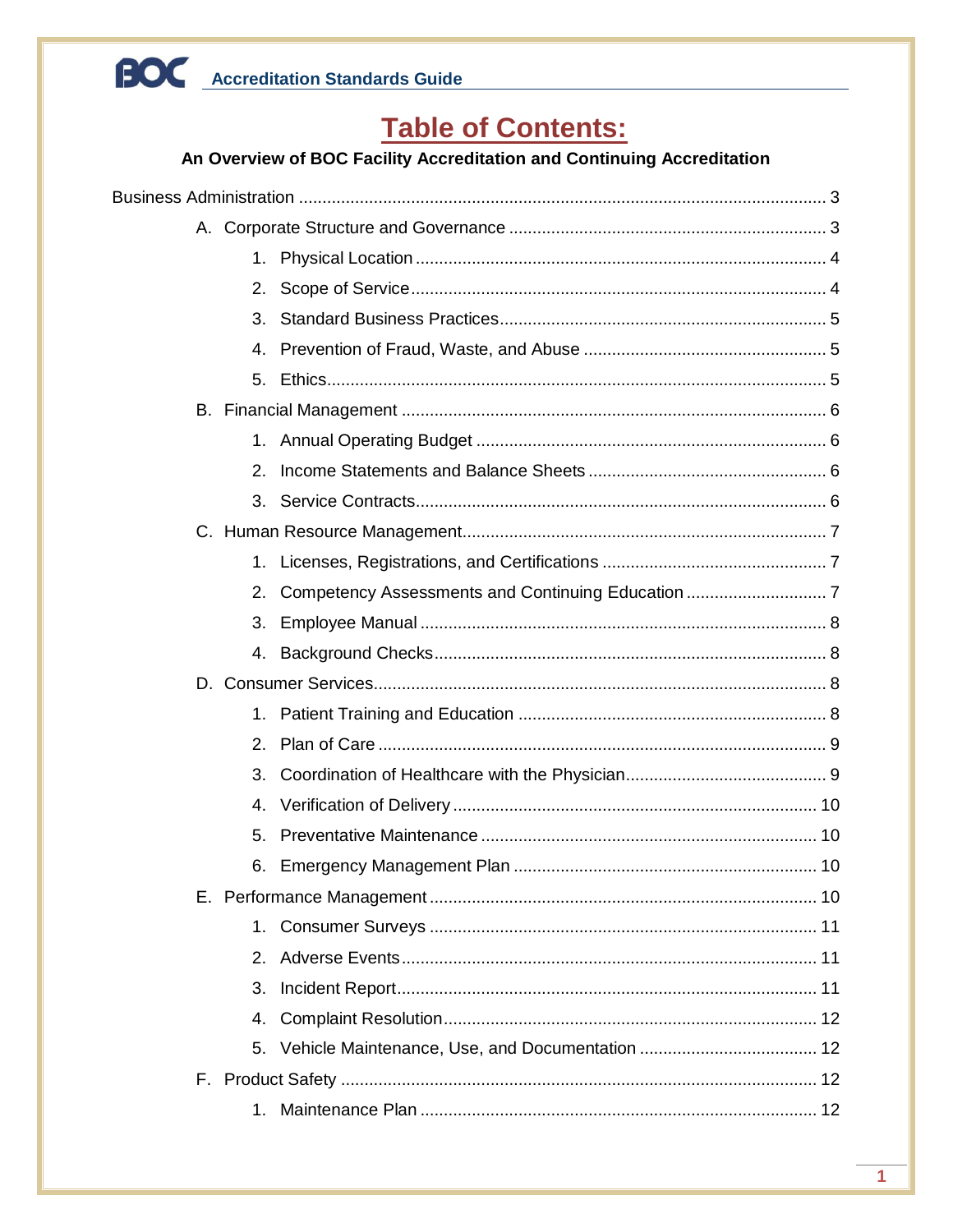| 3. |                                                                                                                                                           |  |  |  |
|----|-----------------------------------------------------------------------------------------------------------------------------------------------------------|--|--|--|
| 4. |                                                                                                                                                           |  |  |  |
| 5. |                                                                                                                                                           |  |  |  |
|    |                                                                                                                                                           |  |  |  |
|    |                                                                                                                                                           |  |  |  |
|    |                                                                                                                                                           |  |  |  |
|    |                                                                                                                                                           |  |  |  |
| 3. | The Health Insurance Portability and Accountability Act (HIPAA) 15                                                                                        |  |  |  |
| 4. |                                                                                                                                                           |  |  |  |
| 5. |                                                                                                                                                           |  |  |  |
| 6. |                                                                                                                                                           |  |  |  |
|    |                                                                                                                                                           |  |  |  |
|    |                                                                                                                                                           |  |  |  |
|    |                                                                                                                                                           |  |  |  |
|    |                                                                                                                                                           |  |  |  |
|    |                                                                                                                                                           |  |  |  |
| L. |                                                                                                                                                           |  |  |  |
| 1. |                                                                                                                                                           |  |  |  |
| 2. |                                                                                                                                                           |  |  |  |
| 3. |                                                                                                                                                           |  |  |  |
| 4. |                                                                                                                                                           |  |  |  |
| 5. |                                                                                                                                                           |  |  |  |
|    |                                                                                                                                                           |  |  |  |
|    |                                                                                                                                                           |  |  |  |
|    |                                                                                                                                                           |  |  |  |
|    |                                                                                                                                                           |  |  |  |
|    |                                                                                                                                                           |  |  |  |
|    |                                                                                                                                                           |  |  |  |
|    | L. Appendix B: Complex Rehabilitation-Assistive Technology, Manual Wheelchairs,                                                                           |  |  |  |
|    | M. Appendix C: Custom-Fabricated and Custom-Fitted Orthotic and Prosthetic<br>Devices, External Breast Prostheses, Therapeutic Shoes and Inserts; Custom- |  |  |  |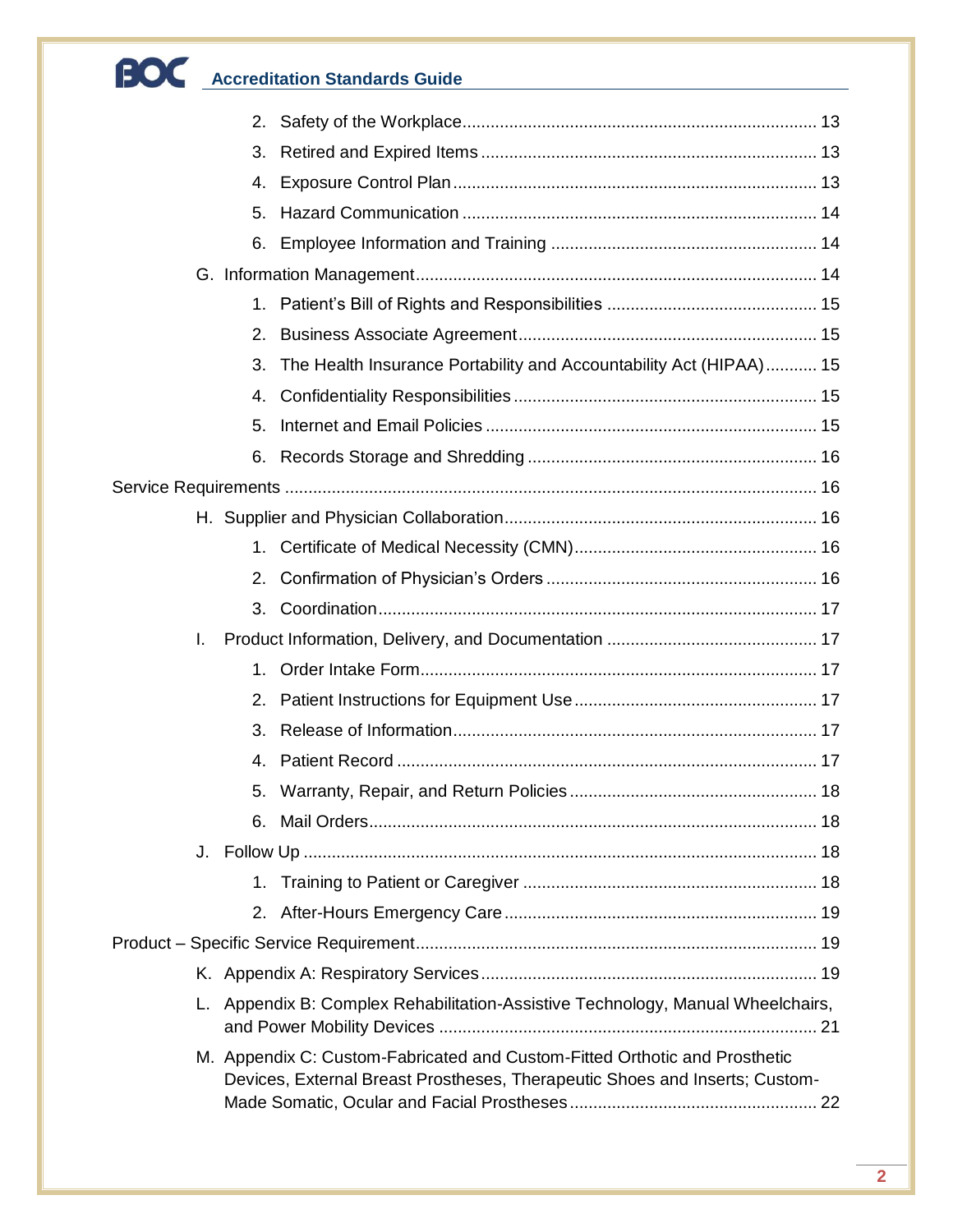## **An Overview of BOC Facility Accreditation and Continuing Accreditation**

*The Board of Certification / Accreditation, International (BOC) Facility Accreditation Standards, inclusive of the Centers for Medicare and Medicaid Services (CMS) Quality Standards and National Supplier Standards, were developed to assure the public of the availability of comprehensive orthotic / prosthetic and DME / HME services, consistent with federal, state, and local laws and regulations.* 

*Durable Medical Equipment, Prosthetics, Orthotics, and Supplies (DMEPOS) facility accreditation is provided under the deemed authority granted to BOC as an accrediting organization awarded by CMS. BOC requires that all accredited facilities submit any documentation necessary to reflect continued compliance with the standards at the time of annual renewal. Accredited facilities are required to reapply every three years.*

## <span id="page-3-0"></span>**Business Administration**

## <span id="page-3-1"></span>*Corporate Structure and Governance*

The supplier complies with all federal, state, and local laws and is a legally constituted entity in the state in which it is located. When applicable, the organization must have a corporate charter and governing body that sets policy for the entity.

The organization must have one or more individuals who perform leadership functions with the authority, responsibility, and accountability to direct the organization and its key activities. The organization must identify those individuals who serve as its leadership and management. The leadership must ensure that the organization complies with these standards, as well as all other applicable laws and regulations, and that its programs and services meet patient needs. The supplier must submit an organizational chart indicating the lines of authority and accountability.

Governance defines responsibilities in writing, provides for organizational management and planning, approves the written scope of services for the organization, selects the chief executive, provides for the resources necessary to maintain safe quality care, and works with other leaders to annually evaluate the organization's performance in relation to its mission, vision, and goals.

The supplier agrees to notify BOC of any changes in ownership, corporate officers / structure, or practitioners within 30 days of hiring or termination.

The supplier must have a designated **Compliance Officer** to assure

## **Helpful Hints**

## **Compliance Officer:**

An employee or contracted individual whose responsibilities include ensuring that the company follows outside regulatory requirements and internal policies.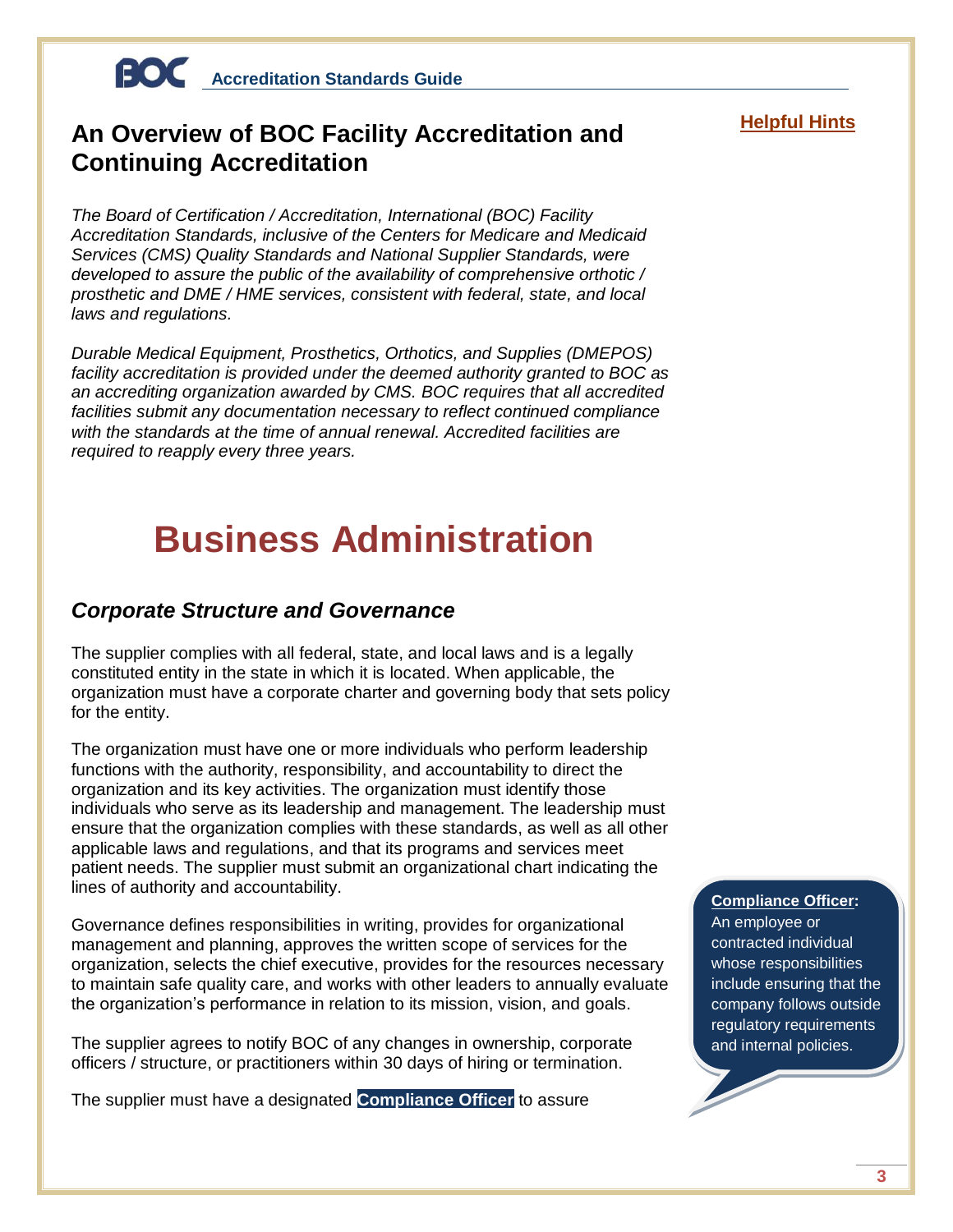compliance with applicable laws and regulations. This person must be identifiable by employees and patients to enable contact if issues or concerns arise. The supplier must post the contact information in public view.

The supplier's policies and procedures must be designed to promote the provision of high-quality patient care in compliance with all applicable federal and state laws, regulations, and professional certification guidelines (e.g. FDA, HIPAA, ADA, and OSHA), and professional scope of practice.

#### <span id="page-4-0"></span>*Physical Location*

The supplier is prohibited from sharing a practice location with another Medicare supplier, including a physician, physician group, or another DMEPOS supplier.

The supplier must maintain a physical facility on an appropriate site. The location must be at least 200 square feet and must contain space for storing business records, including the supplier's delivery, maintenance, financial, and patient communication records.

All of the supplier's locations, whether owned or subcontracted, must meet the DMEPOS quality standards and be accredited separately. In the case of a multi-site supplier, records may be maintained at a centralized location.

The supplier must permit CMS or its agents to conduct on-site inspections to ensure the supplier's compliance. The supplier location must be accessible to patients during reasonable business hours and maintain a visible sign and posted hours of operation. The facility may not be located in a gated community or in an area with restricted access.

The supplier must maintain a primary business telephone listed under the name of the business in a local directory or a toll-free number available through directory assistance. The exclusive use of a beeper, answering machine, answering service, or cell phone during posted business hours is prohibited.

The supplier must inform BOC when a new location is opened, and the supplier must not convey or reassign a supplier number.

## <span id="page-4-1"></span>*Scope of Service*

The supplier receiving payment must be the entity furnishing and billing for the items and services.

Suppliers must have individuals on staff to support the specialties, products, and services provided. Professional personnel (e.g. orthotists, prosthetists, or respiratory therapists) who are required by the **National Supplier Clearinghouse** 

A post office box or commercial mailbox is **not** considered a physical facility.

**NSC Website:**  www.palmettogba.com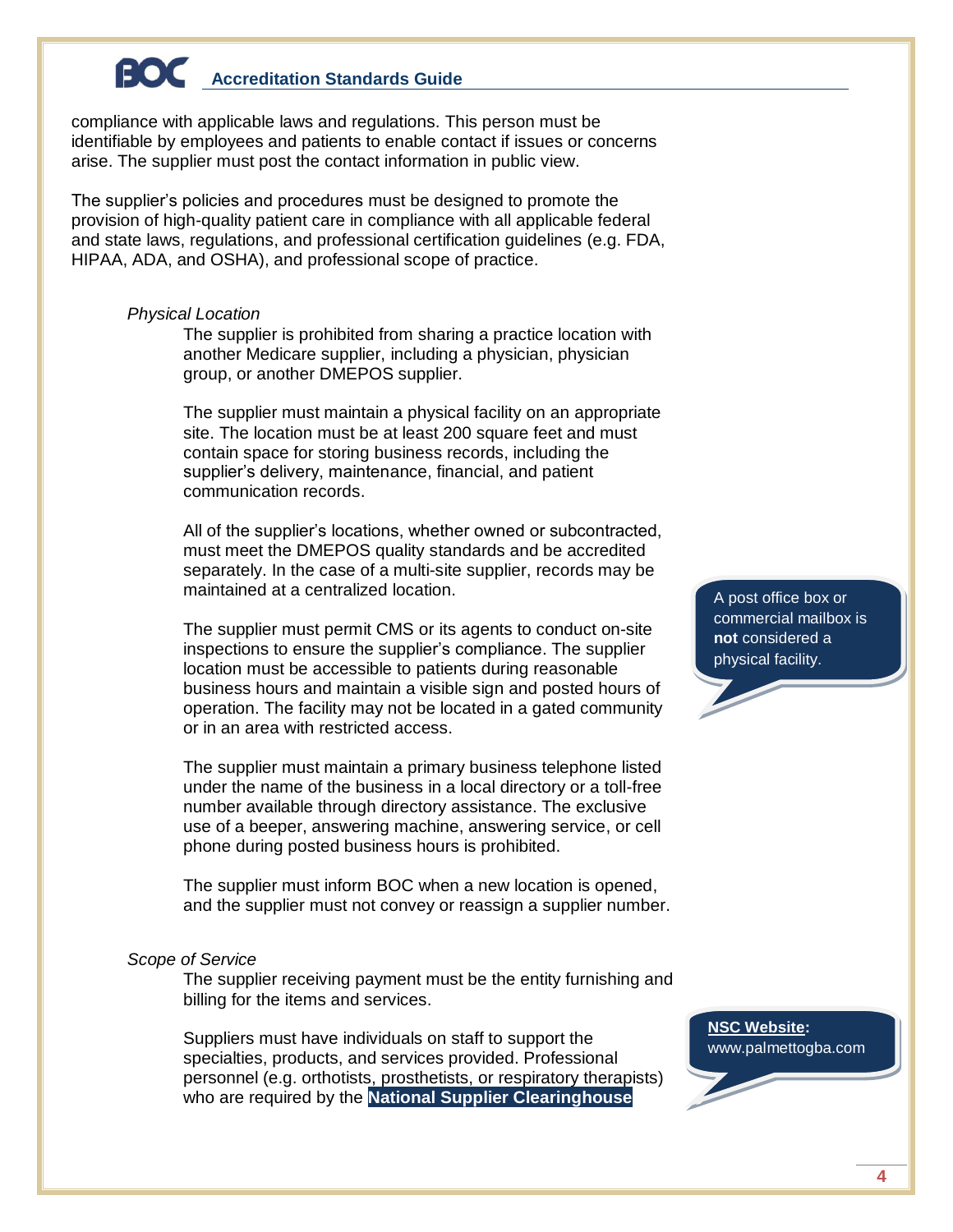**(NSC)** or regulation to be licensed or certified must be employed by the supplier and not contracted. However, a supplier may contract services for cleaning, delivery, and repair.

The supplier must inform CMS and BOC when they have a change in their product line or service. The supplier may be subject to an additional site survey.

The supplier must fill, fabricate, or fit prescribed items from its own inventory or contract with other companies for the purchase of items necessary to fill the order. A supplier may not contract with any entity that is currently excluded from the Medicare program and **third-party payors**, any state health care programs, or from any other federal procurement or nonprocurement programs.

#### <span id="page-5-0"></span>*Standard Business Practices*

The supplier must have a comprehensive liability insurance policy in the amount set by CMS. If a supplier manufactures its own items, the insurance must also cover product liability and completed operations. Failure to maintain required insurance at all times will result in revocation of the supplier's billing privileges retroactive to the date the insurance lapsed. NSC and BOC must be listed as certificate holders.

### <span id="page-5-1"></span>*Prevention of Fraud, Waste, and Abuse*

The organization implements business practices to prevent and control fraud, waste, and abuse by using procedures that articulate standards of conduct to ensure the organization's compliance with CMS quality and supplier standards, applicable laws, and regulations.

The Compliance Officer must train and educate employees, contractors, and agents on compliance policies, procedures, internal monitoring, and reporting of deficiencies. Management must document and keep records regarding compliance efforts (e.g. training, situations, and actions taken).

### <span id="page-5-2"></span>*Ethics*

The supplier and practitioner must subscribe to a body of ethical statements respective to supplier or professional categories, credentials, or licensure. The supplier must recognize its responsibility to patients.

#### **Third-party payor:**

An insurance carrier other than Medicare (e.g. Workman's Comp., Blue Cross Blue Shield, or Aetna)

In order for a contract to be considered acceptable, it *must*:

- be current
- identify both parties with signatures
- contain an established, reasonable credit limit (cash on delivery is not acceptable)
- provide the credit terms with the net due amount stated
- show both companies identified within the contract
- contain the effective dates of the contract

Examples of *compliance* to this standard are risk management policies / procedures and satisfaction surveys.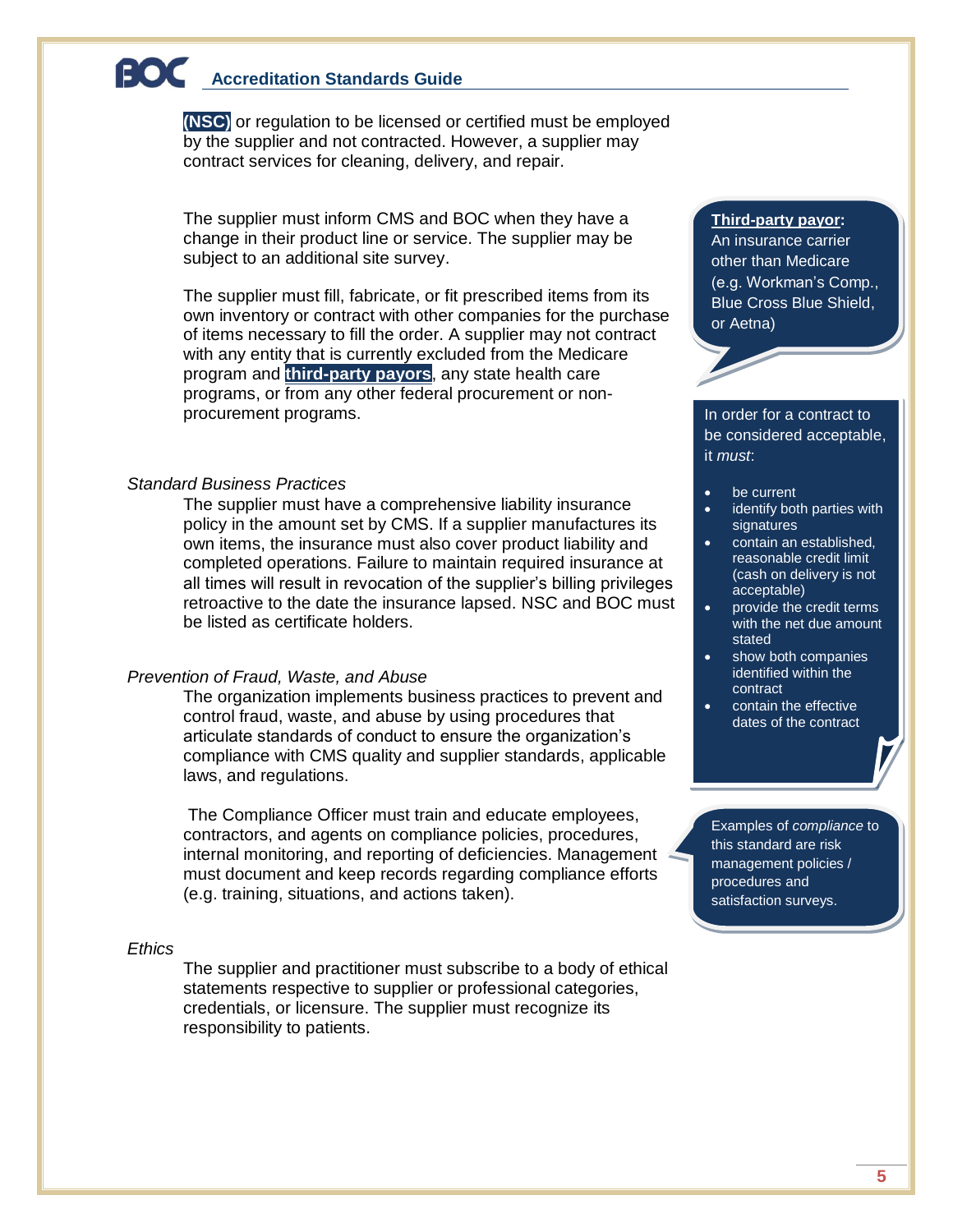## <span id="page-6-0"></span>*Financial Management*

The supplier must implement financial management practices that ensure accurate accounting and billing to CMS, patients, and third-party payors.

Financial records must be accurate, complete, and current. Records must reflect cash- or accrual-based accounting practices and maintain a mechanism to track actual revenues and expenses. The supplier must maintain accounts that link equipment and items to the patient and manage revenues and expenses on an ongoing basis related to patient services.

The supplier agrees to produce records as requested by the BOC site surveyor for the purpose of completing the site survey and proof of compliance with BOC and CMS standards.

## <span id="page-6-1"></span>*Annual Operating Budget*

The supplier must have an annual operating budget, as appropriate to the business's size and scope of services, to meet the needs of patients and maintain business operations.

Management must periodically review the business's actual financial performance in relation to the operating budget, making adjustments as necessary utilizing year-end projections on services and appropriate infrastructure to determine budget variance.

## <span id="page-6-2"></span>*Income Statements and Balance Sheets*

The supplier must periodically produce financial statements that include a balance sheet denoting the company's assets and liabilities and an income statement reflecting the revenue earned over a specific time period. Guidelines for corporate balance sheets are provided by the **International Accounting Standards Committee (IASC)**.

The supplier's financial statements should all be related so that changes in assets and liabilities on the balance sheet will also be reflected in the revenues and expenses reported on the income statement, showing the company's gains or losses.

## <span id="page-6-3"></span>*Service Contracts*

The supplier must maintain **service contracts**, as needed. The supplier should ensure that contracts specify job requirements, including policies and related qualifications for contracted personnel to include necessary licensures and certifications. The contracts must be signed by both parties with date of execution noted.

**IASC Website:**  [http://www.iasplus.com/sta](http://www.iasplus.com/standard/standard.htm) [ndard/standard.htm](http://www.iasplus.com/standard/standard.htm)

## **Service Contracts:**

Agreements between the supplier and outside entities to perform certain functions at an agreed price over a fixed period of time (e.g. delivery repair, and maintenance)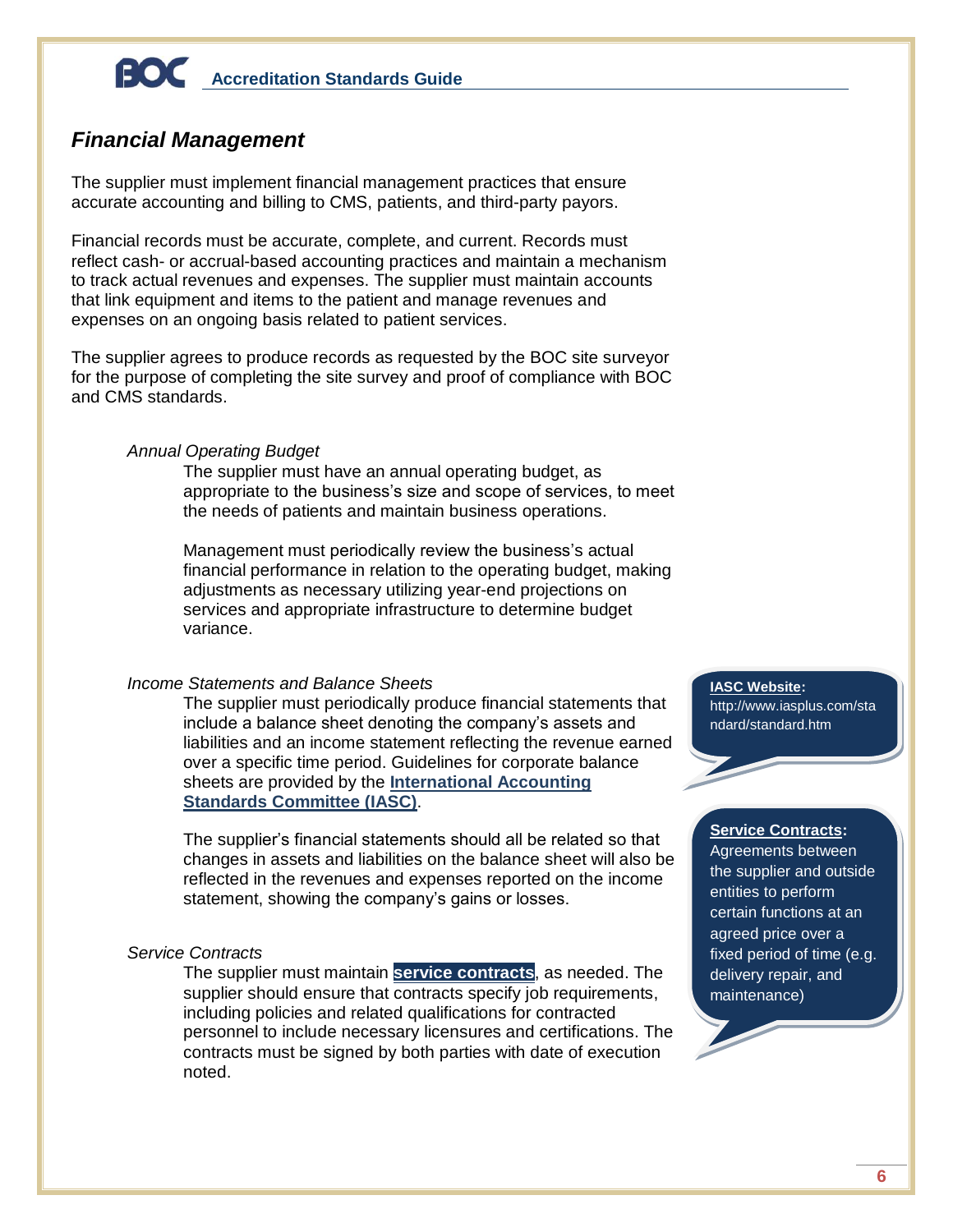## <span id="page-7-0"></span>*Human Resource Management*

The supplier must document the individual skills, qualifications, health assurances, and number and types of personnel needed. These are defined by the mission, scope, complexity of services, equipment and products provided, and laws and regulations as applicable. This applies to all employees and contractors. A supplier must maintain a personnel file on each employee.

All technical personnel must be competent to deliver, set up, and train patients or caregivers. The supplier must monitor performance in providing patient services. The supplier must document personnel issues and how they are addressed within individual employee records and implement procedures for similarly established compliance among contractors.

Where applicable, each facility location must employ or have access to the employed services of at least one credentialed practitioner who is certified, licensed, or registered to provide respective patient care. Each location must have at least one credentialed practitioner either on site or off site during regular business hours.

The facility may employ credentialed or non-credentialed **privileged personnel** to provide orthotic or prosthetic patient care with either direct or indirect supervision. Direct supervision occurs on site and in person while indirect supervision means the supervising practitioner is readily available for consultation. A designated credentialed practitioner or supervisor is a certified, licensed, or registered orthotist or prosthetist who directly or indirectly supervises credentialed or non-credentialed privileged personnel to provide patient care.

The designated supervisor is responsible for the specific training/education taken by privileged personnel. The designated supervisor must document the training/education in the form of **written objective criteria** in the privileged personnel's employee file. Documentation may be in the form of the following, each specific to the patient care service:

- Proof of completion of continuing education courses
- Documented in-house/in-service training
- Documented work experience

The facility must comply with all applicable federal and state licensure regulations. When off site, the credentialed practitioner or supervisor will be available for on-site patient care services within a reasonable travel time or will be accessible via **telemedicine** to respond to on-site consultative needs.

## <span id="page-7-1"></span>*Competency Assessments and Continuing Education*

The supplier must develop, implement, and maintain a written staff education for all facility employees, specific to the respective responsibilities and the individual tasks and services provided to patients.

#### **Privileged personnel:** Individuals who provide patient care within the scope of practice for orthotics or prosthetics under the direct or indirect supervision of a designated credentialed practitioner. Privileged individuals' competency is determined by the supervising practitioner, who is responsible for clinical actions taken.

**Written objective criteria:**  The means by which privileged personnel are assessed. This documentation must show the knowledge and skill required to provide a specific patient care service and must be related to the associated diagnosis.

**Telemedicine**: The use of communications and information technologies for the delivery of clinical care; it may be as simple as professionals discussing a case together over the phone and as complex as using videoconferencing equipment to conduct realtime consultations.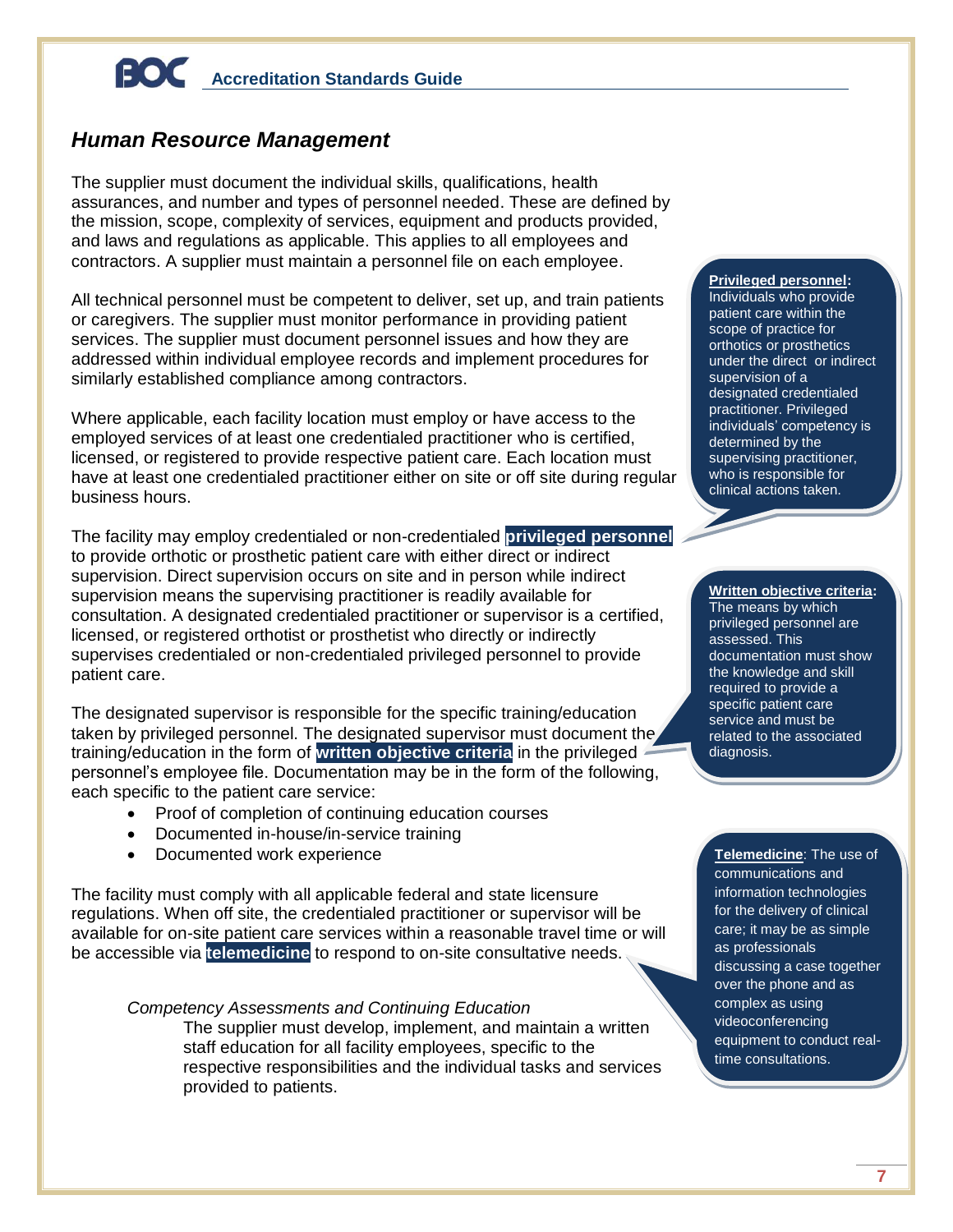The staff education plan informs employees of requirements for safe and competent patient services based on criteria derived from standards, clinical manuals, manufacturers' guidelines, etc. It should also include prevention and control of infection, patient rights, and HIV / AIDS education.

### *Licenses, Registrations, and Certifications*

The supplier must display all federal, state, or local licenses, registrations, or certifications in public view as required. For more information on licensure, visit our **[external relations page.](http://www.bocusa.org/external-relations)**

### <span id="page-8-0"></span>*Employee Manual*

A supplier must provide a manual to each employee that includes the following:

- Job descriptions for each position
- Policies and procedures
- Facility hours of business and closures
- Emergency contacts
- Employee benefits
- Health assurance

### <span id="page-8-1"></span>*Background Checks*

The supplier must conduct background checks and **[Office of the](http://exclusions.oig.hhs.gov/)  [Inspector General \(OIG\)](http://exclusions.oig.hhs.gov/)** exclusion list reviews for all employees and contractors as required by law or regulation.

## <span id="page-8-2"></span>*Consumer Services*

The supplier must ensure that any healthcare professional staff member provides patient care services complete with continuing education and consistent with the **specialized equipment** and services provided.

The facility must have policies, procedures, and outcomes in compliance with the appropriate provisions and requirements of the CMS Quality Standards and Supplier Standards in effect. The supplier must provide a copy of CMS Supplier Standards to each patient who receives a Medicare-covered item.

The supplier must implement and maintain a management program for equipment and items that promote safe use and minimize infections and hazards for its staff and patients.

<span id="page-8-3"></span>The supplier must advise the patient to follow up with the prescribing physician for additional instructions.

*Patient Training and Education*

**BOC's external relations page:**  [www.bocusa.org/external](http://www.bocusa.org/external-relations)[relations](http://www.bocusa.org/external-relations)

**OIG Website:**  http://exclusions.oig.hhs. gov

A supplier that provides

equipment or services *must* provide the following to patients and caregivers:

- **•** instructions
- information regarding expected delivery time
- verification of receipt
- documentation of make and model
- option to rent or purchase when applicable
- contact information for regular business hours and after hours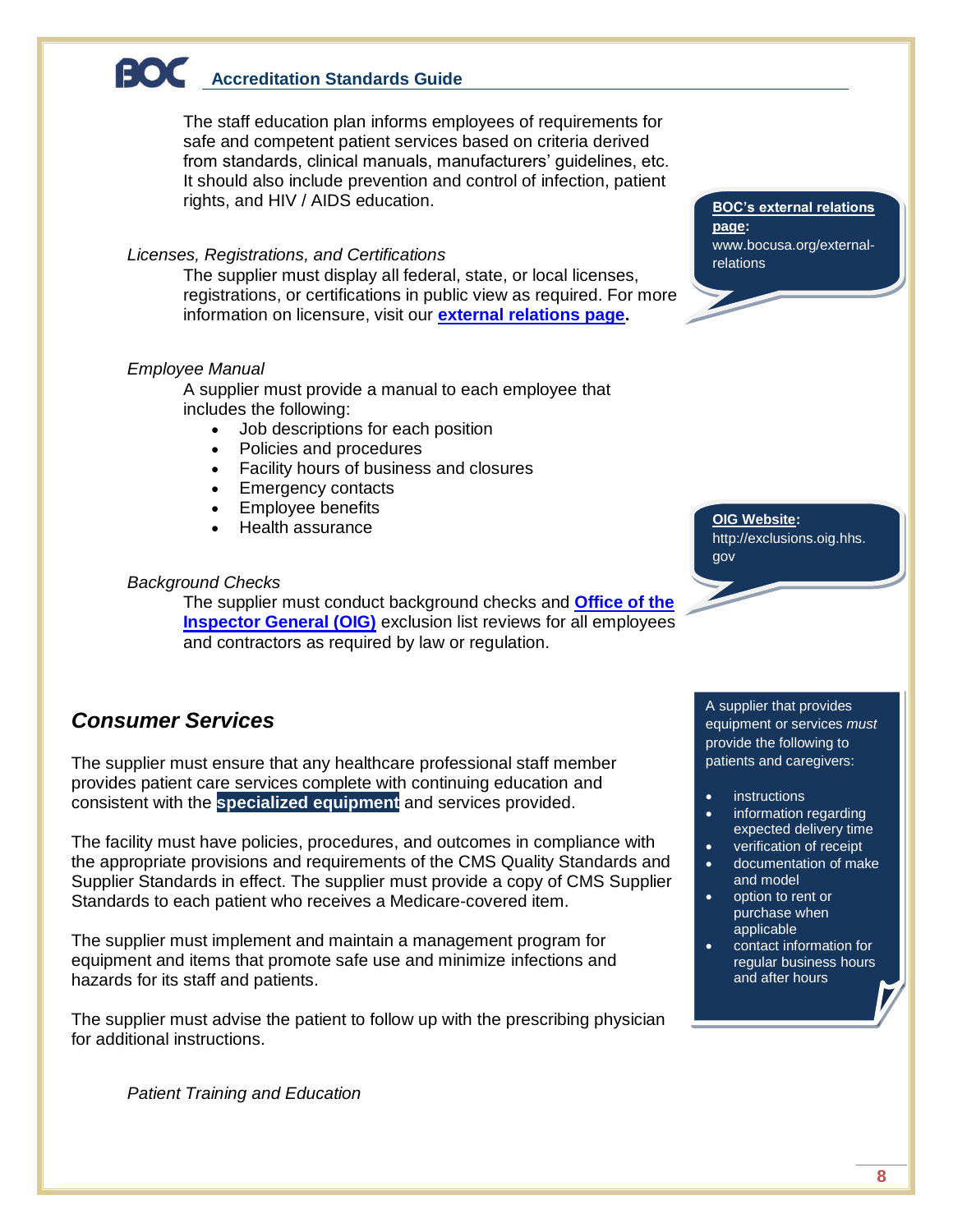The supplier must document that it or another qualified party has provided patients with necessary information and instructions on how to use prescribed devices safely and effectively. The supplier is 100% responsible for the delivery and instruction of items and for maintaining the proper documentation.

## <span id="page-9-0"></span>*Plan of Care*

Depending on federal, state, and local laws and regulations, credentialed healthcare professionals should perform the initial setup via an assessment by instructing and monitoring the patient and caregiver. Patients are to be monitored according to physician orders and manufacturer's instructions after the initial evaluation to identify and resolve potential problems and assess the continued quality of patient care.

The supplier must consult with the prescribing physician before finalizing the service plan if it differs from the physician's order. Special attention should be given to the family support system, the patient's abilities and readiness to learn, the barriers and safety hazards in the home environment, and any other relevant information that may affect the goal. When the supplier cannot or will not provide equipment or services that are prescribed for the patient, the supplier must notify the prescribing physician, practitioner, or other healthcare team member promptly, within five business days.

The supplier must formulate a treatment plan that is consistent with the prescribing physician's dispensing order or the written plan of care, in accordance with Medicare rules, and consult the physician when appropriate.

Training materials must be tailored to the needs, abilities, and languages of the patients or caregivers and may include:

- Procedures to follow in case of emergency
- Infection prevention and control
- Habilitation and rehabilitation techniques
- Instructions for use of supplies needed to attach, maintain, and clean devices
- Instructions for reporting changes in the patient's condition
- Established goals and outcomes for the patient

### <span id="page-9-1"></span>*Coordination of Healthcare with the Physician*

The communication between the supplier and the prescribing physician is extremely important. All communication is to be documented in the patient's file. At no time can a patient's prescription be altered by the supplier. If a change of prescription is agreed upon between the supplier and the physician due to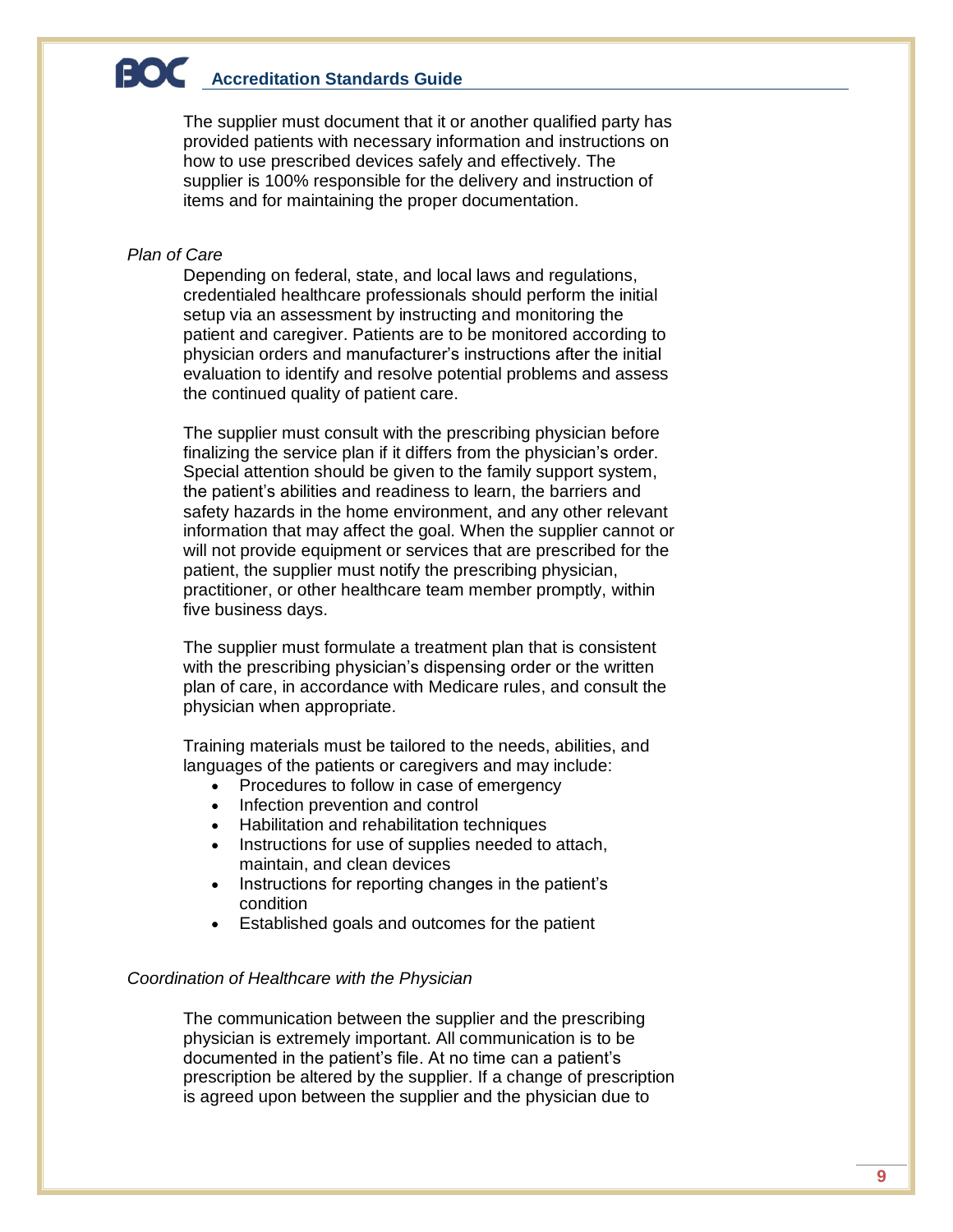the patient's needs or abilities, the physician must submit a replacement prescription to the patient or supplier prior to the patient receiving his or her device or equipment. A **Certificate of Medical Necessity (CMN)** must be kept in the patient's records along with the physician's prescription, maintained and updated by the physician as deemed necessary.

#### <span id="page-10-0"></span>*Verification of Delivery*

It is important to note that the supplier is responsible for the delivery of and instruction for items and for maintaining the proper documentation in patient records.

The supplier must ensure that the item delivered is consistent with the prescribing physician's orders and identify the patient's needs, risks, and limitations. The supplier must provide associated supplies (e.g. adhesives, solvents, lubricants) to attach, maintain, and clean the items as necessary.

### <span id="page-10-1"></span>*Preventative Maintenance*

The supplier must provide instructions related to setup, features, routine use, troubleshooting, cleaning, infection control, and maintenance of the equipment provided. The supplier must identify, monitor, and report equipment and item failure, repair, and preventative maintenance for items provided to patients.

## <span id="page-10-2"></span>*Emergency Management Plan*

Each facility must have a written plan with procedures enabling it to maintain operations and provide continuing patient care and support in the event of a disaster or emergency. The plan may include arrangements with alternative suppliers in the event the supplier cannot service its patients. The initiation, development, and maintenance of this plan should be in consultation with the state or county emergency management agency.

## <span id="page-10-3"></span>*Performance Management*

The supplier must implement a performance management plan that measures consumer services, billing practices, and adverse events. Certain aspects of services that have an increased potential to cause harm or injury or that create a greater-than-expected number of adjustments, repairs, or replacements must be documented and improved.

The supplier must measure patient satisfaction, problems, and concerns. The frequency of billing and coding errors must be documented and corrected.

The supplier must seek input from staff, patients, and outside sources when assessing the quality of its operations and services. Annually, the supplier must

#### **CMN:** A document

completed and signed by the prescribing physician that verifies the patient's need for durable medical equipment.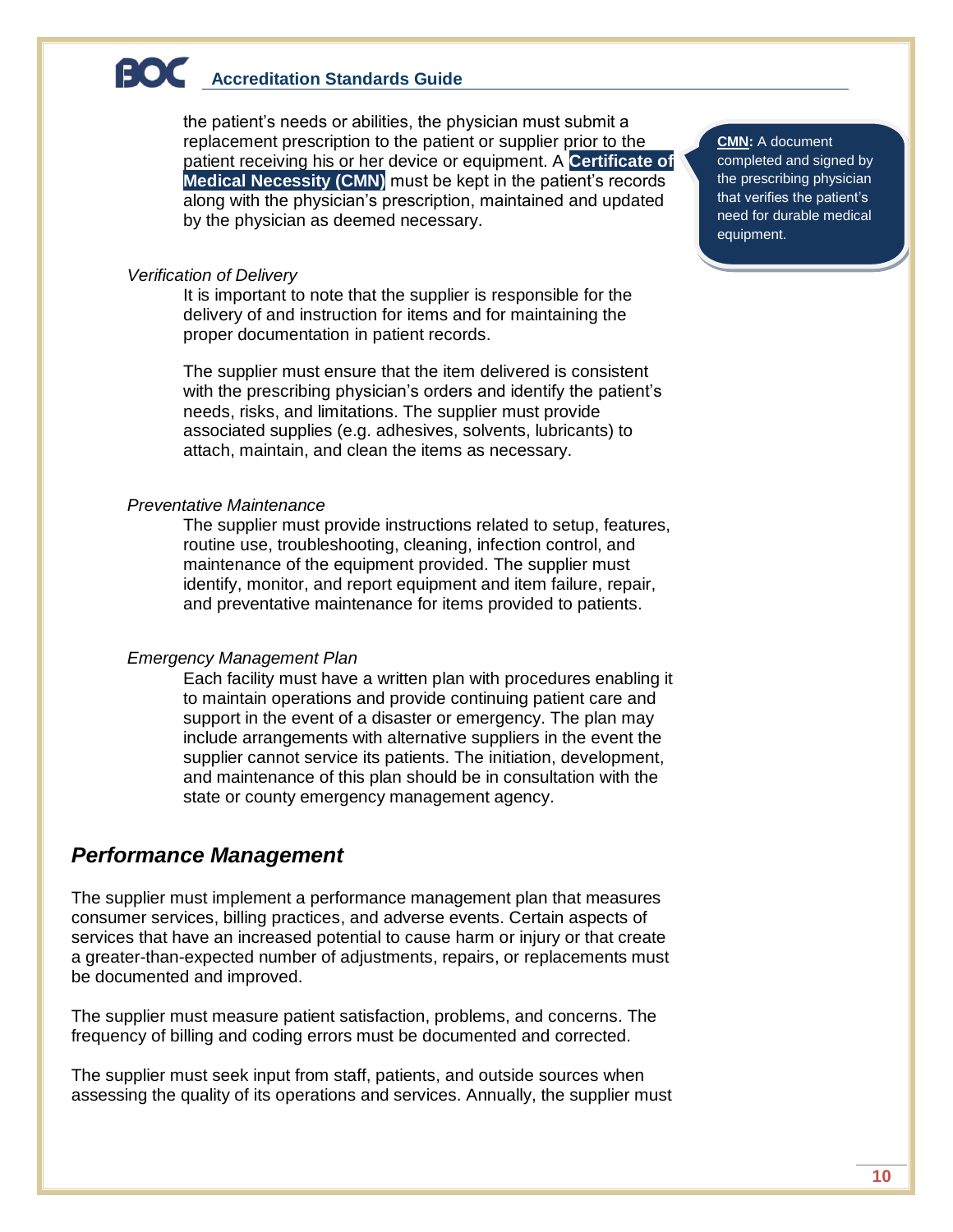<span id="page-11-0"></span>evaluate its performance with respect to its mission, goals, and objectives.

#### *Consumer Surveys*

The supplier must generate data from patient satisfaction surveys and complaints about products and services. Data should be gathered regarding response times to patient questions, problems, and concerns. Data should reflect the impact of supplier's business practices on the adequacy of patient access to DMEPOS items, services, and information.

The supplier must agree not to contact a patient by telephone when supplying a Medicare-covered item unless one of the following applies:

- the individual has given written permission to the supplier to contact them concerning the furnishing of a Medicarecovered item
- the supplier is contacting the individual to coordinate the delivery of the item
- the contact concerns the furnishing of a Medicarecovered item other than those already furnished to the individual

### <span id="page-11-1"></span>*Adverse Events*

The supplier must implement a policy and procedure for avoiding adverse events to patients due to inadequate or malfunctioning equipment, items, or services. The supplier must keep records of all adverse events that occur in the use of prescribed equipment, including date, nature of the event, and resolution.

A physician may prescribe a particular brand and method of use for an item if the physician determines that this specification would avoid an adverse medical outcome. The specification reasoning must be documented in the patient's record. Any change in the prescription requires a revised written prescription by the physician.

### <span id="page-11-2"></span>*Incident Report*

The supplier must define and implement a process for identifying, analyzing, reporting, managing, and preventing incidents. This includes a risk-reduction strategy and action plan that measures the effectiveness of process and system improvements.

Data collected will measure potentially high-risk processes (e.g. blood-borne pathogens). Analyzing the collected data will assist the supplier in determining whether there are unacceptable levels of performance.

## **Adverse Events:**

Unfavorable occurrences in which a patient is injured or a patient's condition is worsened due to faulty equipment or inappropriate fitting of an O&P device.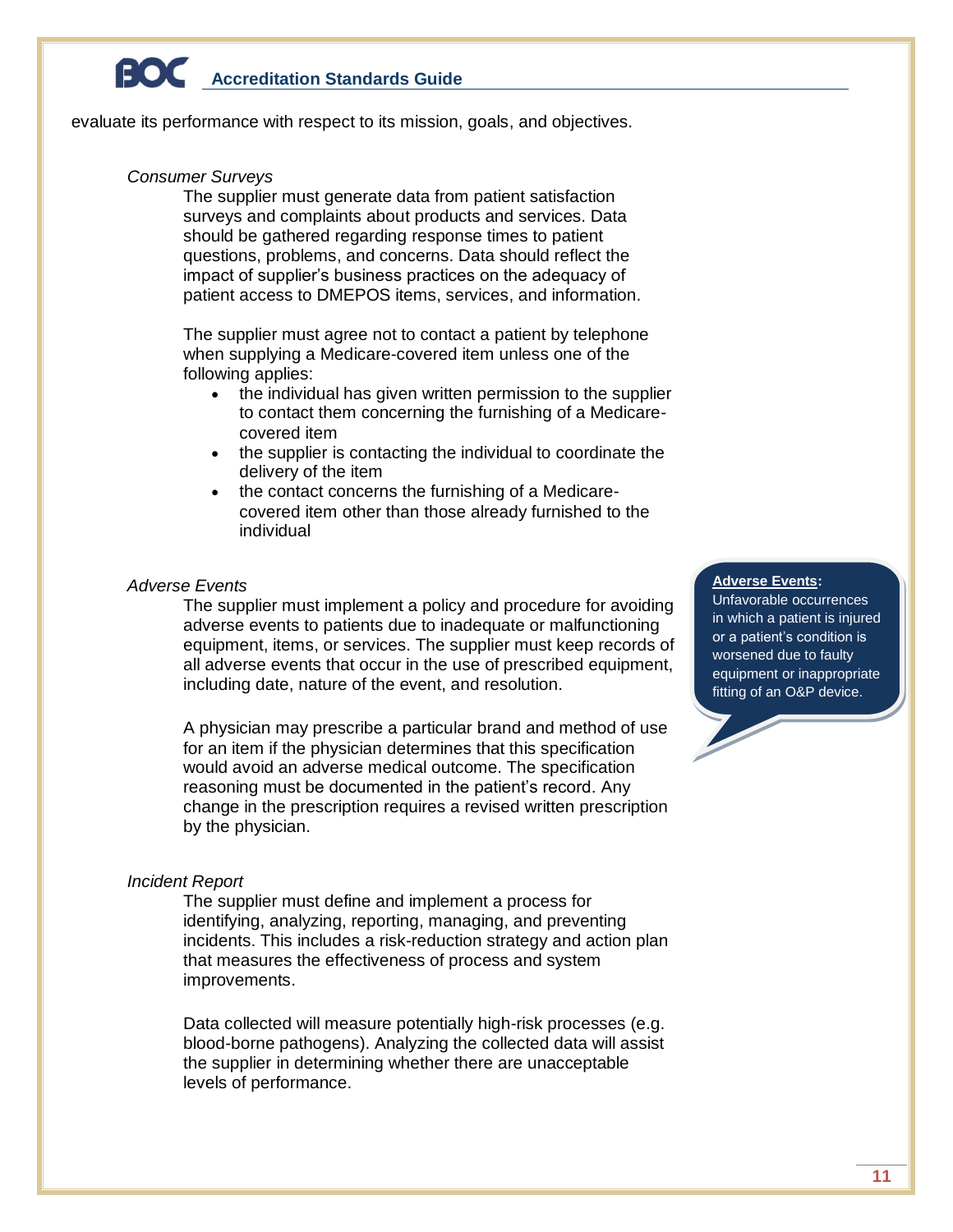The supplier must investigate any incident or injury in which the equipment provided may have been involved. The investigation must be initiated within 24 hours of the supplier's awareness of the incident, injury, or infection resulting in the patient's hospitalization or death. Other incidents, injuries, or infections must be investigated within 72 hours of supplier awareness.

## <span id="page-12-0"></span>*Complaint Resolution*

The supplier must respond to a complaint within five business days. **Complaint records** must be kept at the supplier's physical location and made available to CMS or BOC upon request.

The supplier must provide written notification to the patient regarding the results of its investigation within 14 calendar days if an investigation has occurred.

## <span id="page-12-1"></span>*Vehicle Maintenance, Use, and Documentation*

Delivery vehicles must be supplied with a first aid kit, eye wash, fire extinguisher, cleaning and disinfectant supplies, and exam gloves. The vehicle must be clean and maintained in a safe condition.

Clean and contaminated equipment must be separated during transportation and placed on flooring material that is easily disinfected. No carpeting can be used in the equipment storage areas. Contaminated equipment should be covered in plastic to avoid contact with non-contaminated items.

## <span id="page-12-2"></span>*Product Safety*

The supplier must implement an equipment management program that promotes the safe use of equipment for staff and patients. The supplier must document and log equipment failure. The supplier must provide education and training that details all the risks and manufacturer recommendations for DMEPOS items.

## <span id="page-12-3"></span>*Maintenance Plan*

The supplier must perform preventative and routine maintenance according to the manufacturer's guidelines. All medical equipment should be inspected for safety between patient uses. The inspection should be documented for ongoing maintenance and testing procedures.

When storing equipment, separate items according to the following designations: patient-ready and dirty equipment, cleaning and disinfecting equipment, damaged equipment, and obsolete inventory.

#### Complaint records *must* contain the following:

- Patient's name, address, telephone number, and insurance claim number
- Date received, name of the person receiving the complaint, as well as a summary of the complaint and resolution
- Supplier respondent's name
- Summary of investigation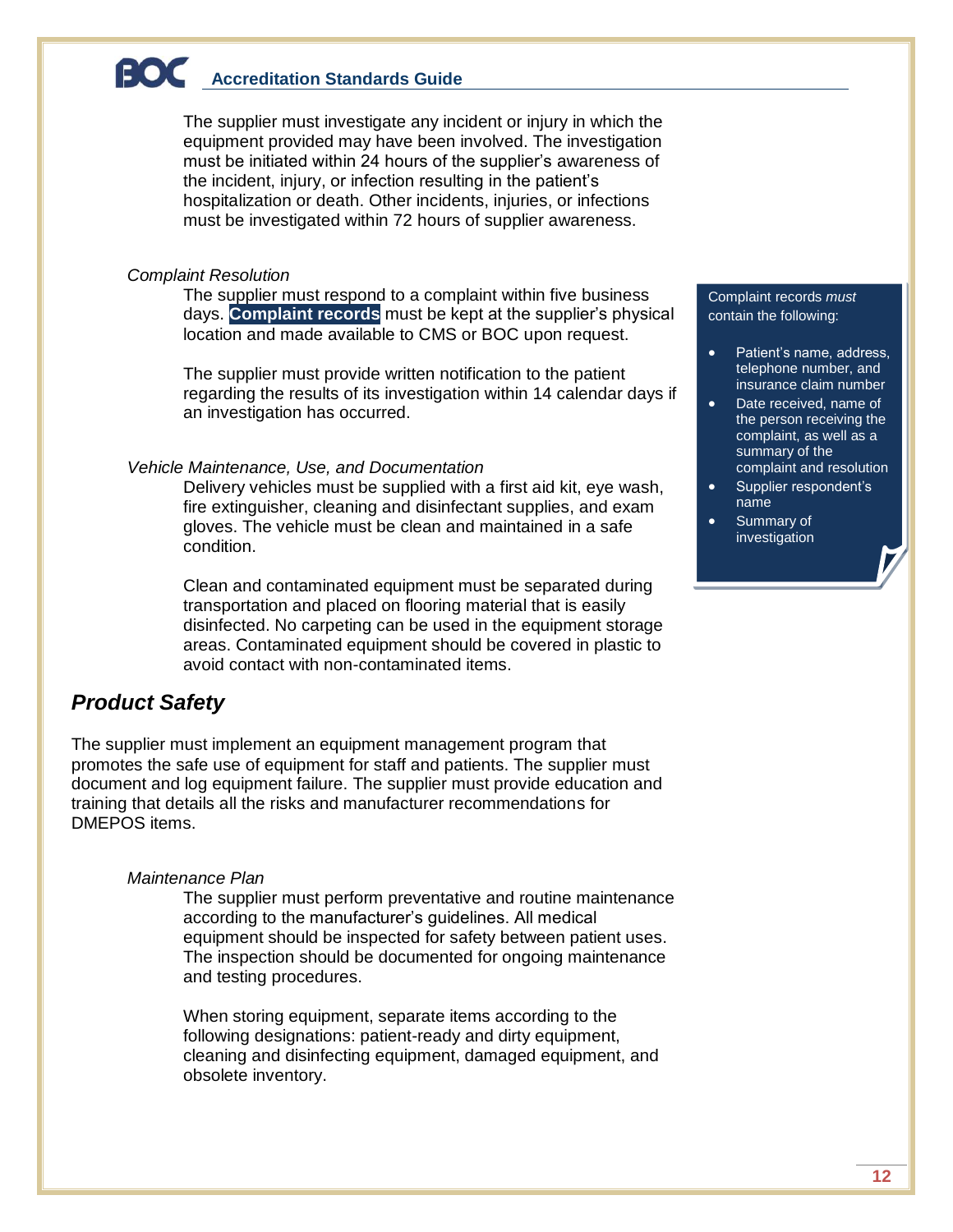Considerations must be made for temperature requirements, expiration dates, and maintaining battery charges. Equipment must be checked by intervals based on manufacturers' recommendations, risk levels, and amount of use.

All medical equipment provided to patients must be documented and tracked upon delivery and pickup. In the case of recall, equipment is to be tracked by make, model, and serial number. Staff, patients, caregivers, and prescribing physicians are to be notified by the Compliance Officer in the case of equipment hazard notices and recalls.

Monitoring and reporting incidents in which a medical device is connected to serious illness, injury or death should meet the requirements of the **[Safe Medical Devices Act of 1990.](http://www.fda.gov/MedicalDevices/Safety/ReportaProblem/default.htm)**

The supplier must conduct a home assessment to determine adequacy of home care by evaluating the following:

- Electrical compatibility
- Exposure to liquids
- Specific electrical and power requirements for equipment such as ventilators, oxygen concentrators and infusion pumps
- Battery condition and charge

### <span id="page-13-0"></span>*Safety of the Workplace*

The supplier must provide a place of employment that is free from hazards and complies with standards, rules, and regulations issued under the Occupational Health & Safety Administration (OSHA) Act.

#### <span id="page-13-1"></span>*Retired and Expired Items*

The supplier must use the information from the item management plan to identify and implement changes that will improve care, treatment, and service. The supplier must have a plan to remove, quarantine, and destroy expired or retired items from its inventory.

## <span id="page-13-2"></span>*Exposure Control Plan*

The supplier must be committed to providing a safe and healthy work environment for their entire staff. In pursuit of this goal, the supplier must create an Exposure Control Plan (ECP) to eliminate or minimize occupational exposure to blood-borne pathogens in accordance with OSHA standard 29 *CFR*  1910.1030.

The supplier must have a copy of the **[ECP](http://www.osha.gov/pls/oshaweb/owadisp.show_document?p_table=standards&p_id=10051)** accessible to employees in compliance with appropriate OSHA standards

#### **For information on the Safe Medical Devices Act of 1990, visit:**  [http://www.fda.gov/Medical](http://www.fda.gov/MedicalDevices/Safety/ReportaProblem/default.htm) [Devices/Safety/ReportaPro](http://www.fda.gov/MedicalDevices/Safety/ReportaProblem/default.htm) [blem/default.htm](http://www.fda.gov/MedicalDevices/Safety/ReportaProblem/default.htm)

The supplier must conduct a workplace hazard assessment to ensure compliance with OSHA.

#### **ECP Website:**

http://www.osha.gov/pls/os haweb/owadisp.show\_doc ument?p\_table=standards &p\_id=10051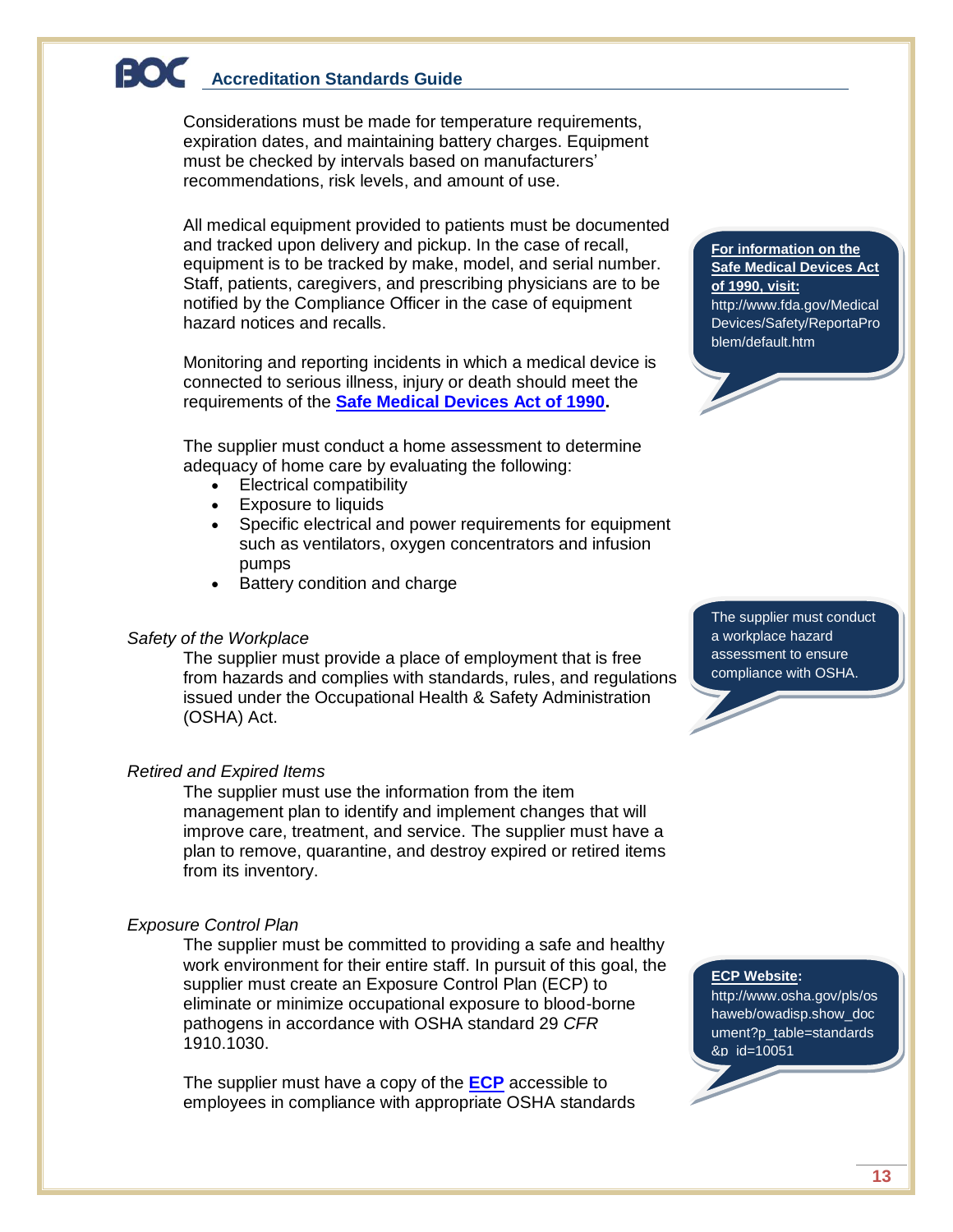Universal precautions must be observed to prevent contact with blood or other potentially infectious materials. The Exposure Control Plan must be reviewed and updated annually to reflect new or modified tasks and procedures that affect occupational exposure.

The suppliers must provide hand-washing stations and personal protective equipment, such as gloves, gowns, lab coats, face masks, and eye protection, according to the care provided. The facility must be clean and sanitary. Newly received equipment for patient use must be kept in a clean area, separated from dirty or used equipment. Clean equipment must be kept covered until it is used.

### <span id="page-14-0"></span>*Hazard Communication*

The supplier must maintain a written hazard communication plan that describes how the OSHA Hazard Communication Standard (HCS) will be implemented. Suppliers are responsible for informing and training employees on potential hazards associated with the chemicals currently in their facility.

A manual of hazardous materials must be clearly posted and available to employees; warning signs should be posted in appropriate areas. The inventory must include **Material Safety Data Sheets (MSDS).**

Each hazardous material must be labeled, tagged, or marked with the identity of the material and appropriate hazard warning. If the material is transferred by the supplier from the original container to another container, all information must clearly be marked on the new container. Injuries or chemical exposures must be documented on an Incident Report Form.

A **Hazardous Communication Manual (HCM)** describes how the requirements for warnings, material safety data sheets, employee information, and training will be met.

## <span id="page-14-1"></span>*Employee Information and Training*

All employees with occupational exposure must participate in training programs provided at no cost to the employee and during working hours by the supplier. Employees who may be exposed to hazardous chemicals when working must be provided information and training prior to the initial assignment to work with a hazardous chemical, as well as when hazards change.

## <span id="page-14-2"></span>*Information Management*

## **MSDS:**

Detailed information bulletins prepared by the manufacturer of a chemical describing the physical and chemical properties, physical and health hazards, routes of exposure, precautions for safe handling and use, emergency and first-aid procedures, and control measures.

#### The HCM *must* include the following:

- The person responsible for ensuring labeling of containers
- The location of hazardous materials
- A description of the labeling system
- The procedure for reviewing and updating label information
- Safety rules and procedures, including the cleanup and disposal of hazardous materials
- The procedure for reporting noncompliance
- The appropriate steps to limit exposure to employees
- The location of protective equipment
- A plan for emergency evacuation
- A list of emergency phone numbers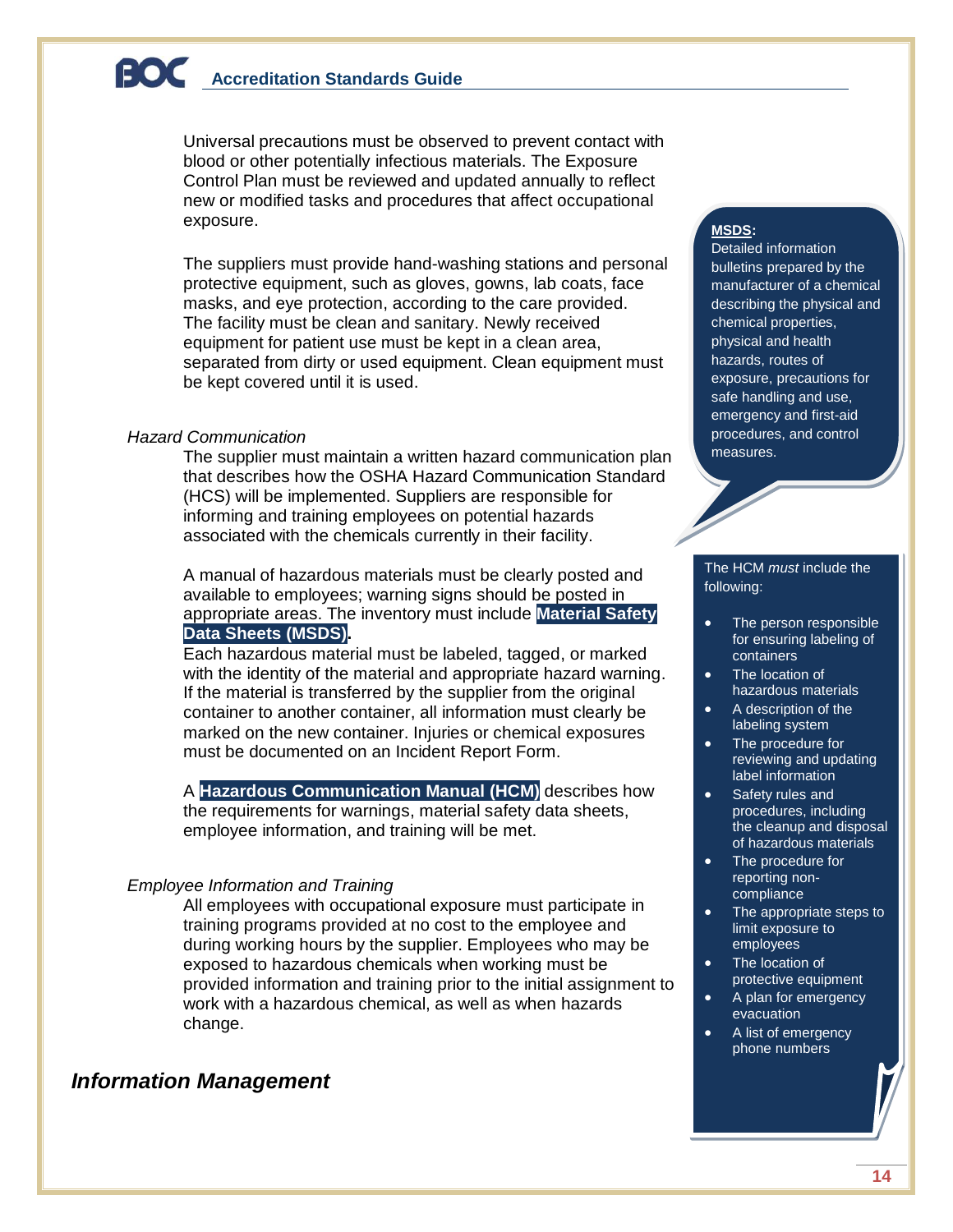### <span id="page-15-0"></span>*Patient's Bill of Rights and Responsibilities*

The supplier must develop a Patient's Bill of Rights and Responsibilities to be given to each patient served that includes information on individual dignity, financial information and disclosure, access to healthcare, and experimental research. The supplier must have the patient sign for the receipt and understanding of the Patient's Bill of Rights and Responsibilities; verification must be kept in the patient's file.

### <span id="page-15-1"></span>*Business Associate Agreement*

The supplier must obtain satisfactory assurances from its business associates that they will safeguard the protected health information received or created on behalf of the covered supplier. Satisfactory assurances must be in writing in the form of a contract or other agreement between the supplier and the business associate.

<span id="page-15-2"></span>*The Health Insurance Portability and Accountability Act (HIPAA)* For information on HIPAA standards, refer to the **[HIPAA](http://www.hhs.gov/hipaa/privacy.html)  [website.](http://www.hhs.gov/hipaa/privacy.html)**

### <span id="page-15-3"></span>*Confidentiality Responsibilities*

The supplier must have appropriate administrative, technical, and physical safeguards in place that protect against uses and disclosures not permitted by HIPAA. Supplier safeguards are not expected to guarantee the privacy of protected health information from any and all potential risks.

Reasonable safeguards vary from supplier to supplier, depending on factors (e.g. size of facility or nature of business). In implementing reasonable safeguards, the supplier must analyze its own needs and circumstances, including the nature of the protected health information it holds, and assess the potential risks to patients' privacy.

## <span id="page-15-4"></span>*Internet and Email Policies*

CMS has delegated authority to enforce the HIPAA Security Standards for safeguarding the confidentiality, integrity, and availability of Electronic Protected Health Information (EPHI). The supplier that conducts business activities by portable media and devices, laptops, personal digital assistant (PDA), home computers, or other non-corporate equipment must follow HIPAA standards and train its employees accordingly.

Training must cover policies prohibiting use over open networks (e.g. internet and email) and downloading to public or remote computers. Refer to **[HIPAA Security Rule 164.308\(a\)\(4\) and](http://www.hhs.gov/ocr/privacy/hipaa/understanding/srsummary.html)** 

**HIPPA Website:** [http://www.hhs.gov/hipaa/p](http://www.hhs.gov/hipaa/privacy.html) [rivacy.html](http://www.hhs.gov/hipaa/privacy.html)

**HIPPA security and privacy rules:**  http://www.hhs.gov/ocr/priv acy/hipaa/understanding/sr summary.html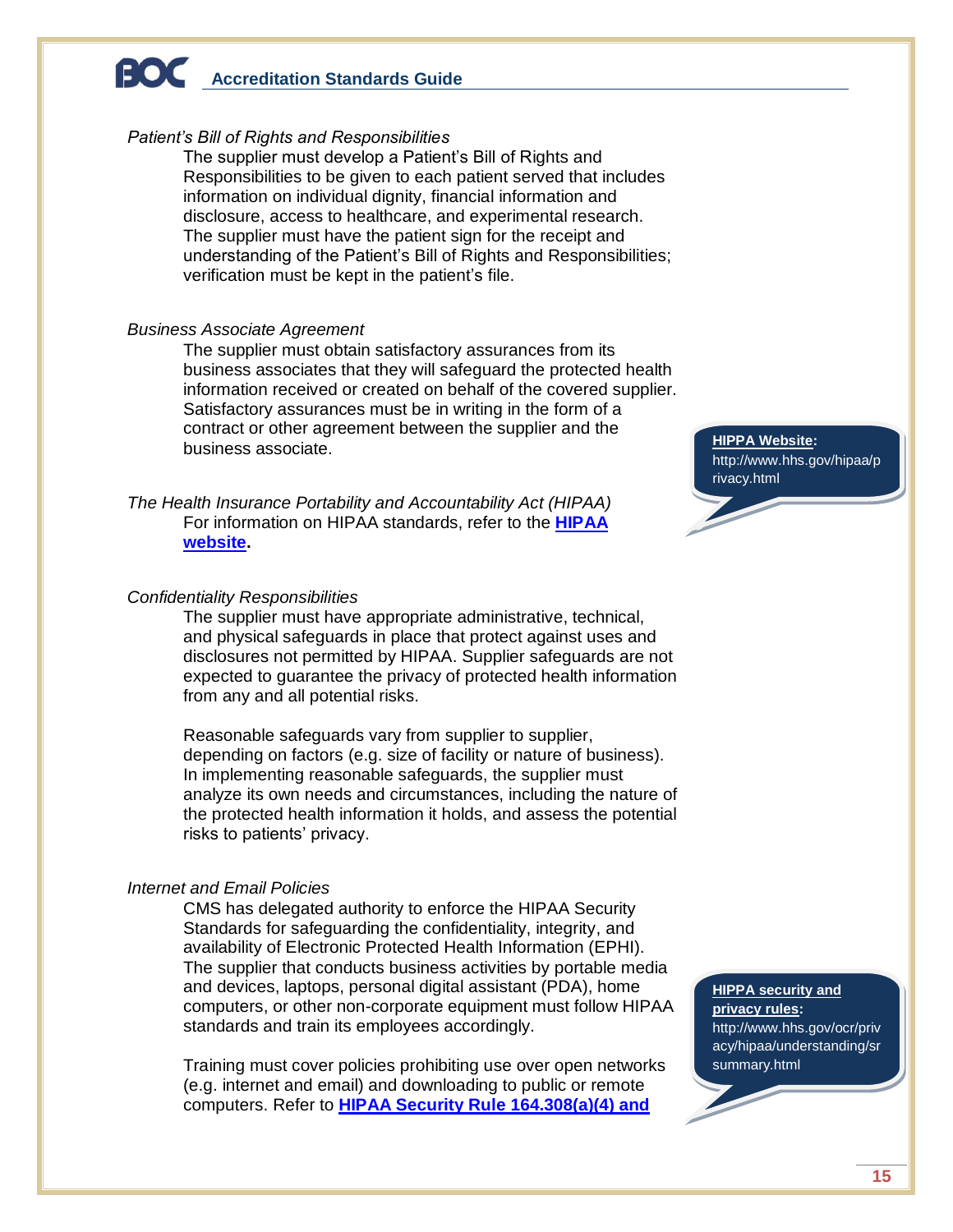**HIPAA Privacy Rule 164.508** in regard to implementation of policies and procedures for authorizing EPHI access, including information on safeguards to be implemented.

Other devices that may be causes of concern due to vulnerability include: smart phones, flash drives, memory cards, CDs, DVDs, backup media, email accounts, and other remote access devices. Hotel, library, or other public workstations would also be included.

#### <span id="page-16-0"></span>*Records Storage and Shredding*

The supplier must maintain accurate, confidential, and secure records in accordance with HIPAA and other applicable state standards. The supplier must take reasonable measures to store records in a location and manner that minimizes damage from fire, water, or natural disaster. Personal information that is not stored in a patient's record and is discarded must be shredded.

## <span id="page-16-1"></span>**Service Requirements**

## <span id="page-16-2"></span>*Supplier and Physician Collaboration*

The supplier, in collaboration with the prescribing physician, must review the patient's record and incorporate any necessary revisions related to the patient's condition that affect the equipment or services provided.

The supplier must review the patient's record and incorporate any necessary information related to the patient's condition that affects the provision of the DMEPOS and related services, or to the actual items or services provided.

#### <span id="page-16-3"></span>*Certificate of Medical Necessity (CMN)*

The supplier must complete the appropriate sections based on CMN instructions and submit them to the referring physician for review, completion (as needed), and physician's signature. The supplier must have a photocopy, facsimile, or original signed order in the patient's record. The supplier must meet Chapter 5 of Medicare's **[Program Integrity Manual](http://www.cms.gov/Manuals/IOM/itemdetail.asp?itemID=CMS019033)**.

### <span id="page-16-4"></span>*Confirmation of Physician's Orders*

The supplier must communicate with the prescribing physician before finalizing a treatment plan. Any changes or suggestions should be discussed and approved by the physician in writing.

### **Program Integrity Manual Website:**

http://www.cms.gov/Manua ls/IOM/itemdetail.asp?itemI D=CMS019033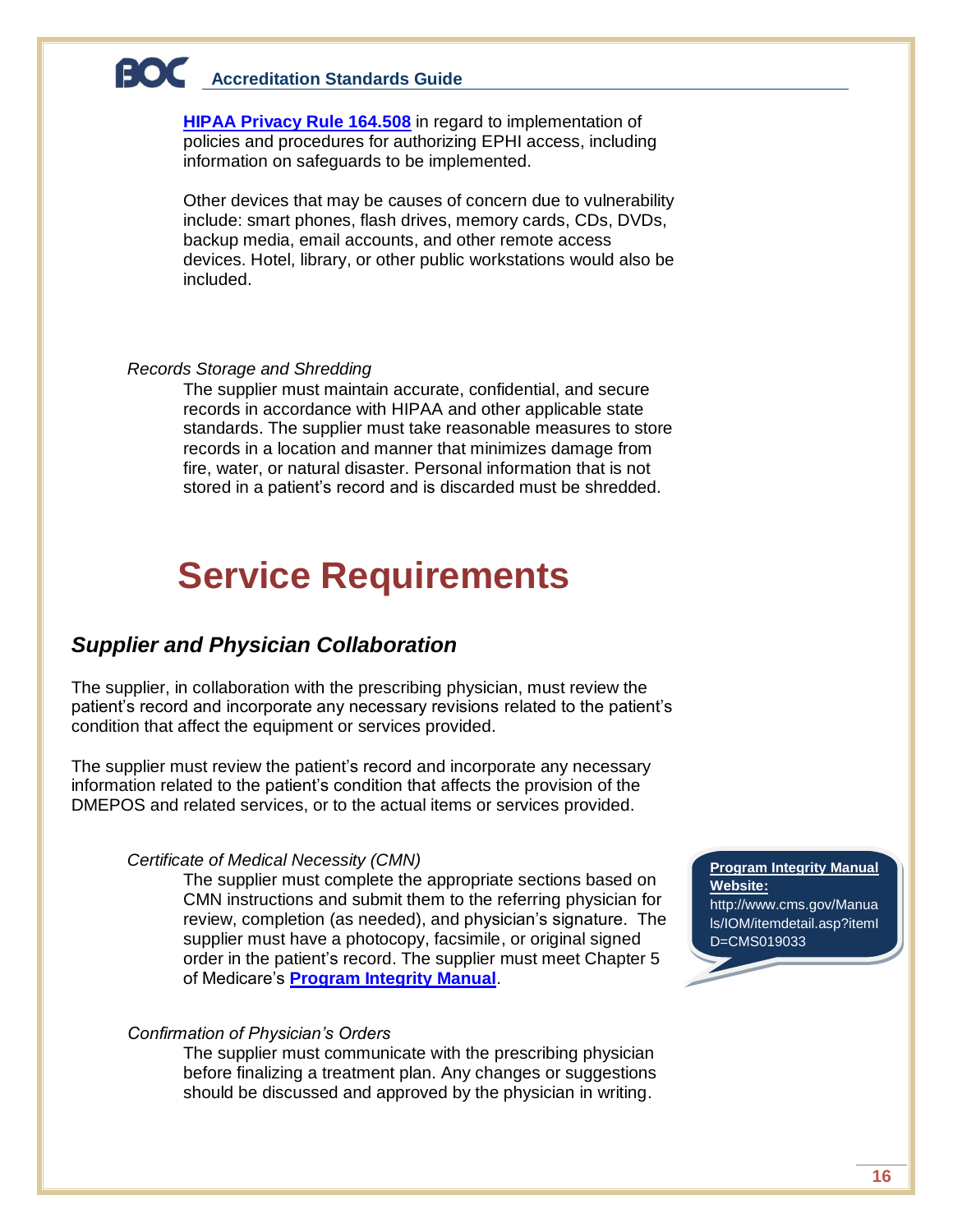Documentation must be noted in the patient's file.

The supplier must refer the patient to the prescribing physician for intervention or treatment beyond the supplier's scope of practice.

#### <span id="page-17-0"></span>*Coordination*

The supplier must incorporate information from other healthcare team members in the delivery of the device or equipment. The supplier must solicit feedback from the physician to determine the effectiveness of the device provided to the patient.

## <span id="page-17-2"></span><span id="page-17-1"></span>*Product Information, Delivery, and Documentation*

## *Order Intake Form*

The supplier may develop and use an **order intake form** during the initial evaluation of the patient.

#### <span id="page-17-3"></span>*Patient Instructions for Equipment Use*

The supplier must provide or coordinate the provision of appropriate information related to the setup, features, routine use, troubleshooting, cleaning and maintenance of items provided. The supplier must advise the patient or caregiver of any safety considerations and provide relevant information and instructions on infection control. A notation of patient or caregiver instructions should be documented in the patient's file.

### <span id="page-17-4"></span>*Release of Information*

The Privacy Rule allows a supplier to obtain patient consent for uses and disclosures of protected health information for treatment, payment, or healthcare operations. Suppliers that do so have complete discretion to design a process that best suits their needs.

By contrast, an **authorization** is required by the Privacy Rule for uses and disclosures of protected health information not otherwise allowed by the Privacy Rule. An authorization must include: a description of the protected health information to be used and disclosed, the person authorized to make the use or disclosure, the person to whom the supplier may make the disclosure, an expiration date, and, in some cases, the purpose for which the information may be used or disclosed.

### <span id="page-17-5"></span>*Patient Record*

The supplier must develop patient records that are kept in a locked file cabinet or locked room. The patient record should

Order Intake Form may include:

- Type of equipment and service prescribed
- Pertinent diagnoses, including mental status
- Frequency of visits
- Prognoses
	- Potential for rehabilitation
- **•** Functional limitations
- Permitted activities
- Safety measures to protect against injury
- **Instructions**

### **Authorization:**

a detailed document that gives suppliers permission to use protected health information for specified purposes, which are generally those other than treatment, payment, or healthcare operations, or to disclose protected health information to a third party specified by the patient.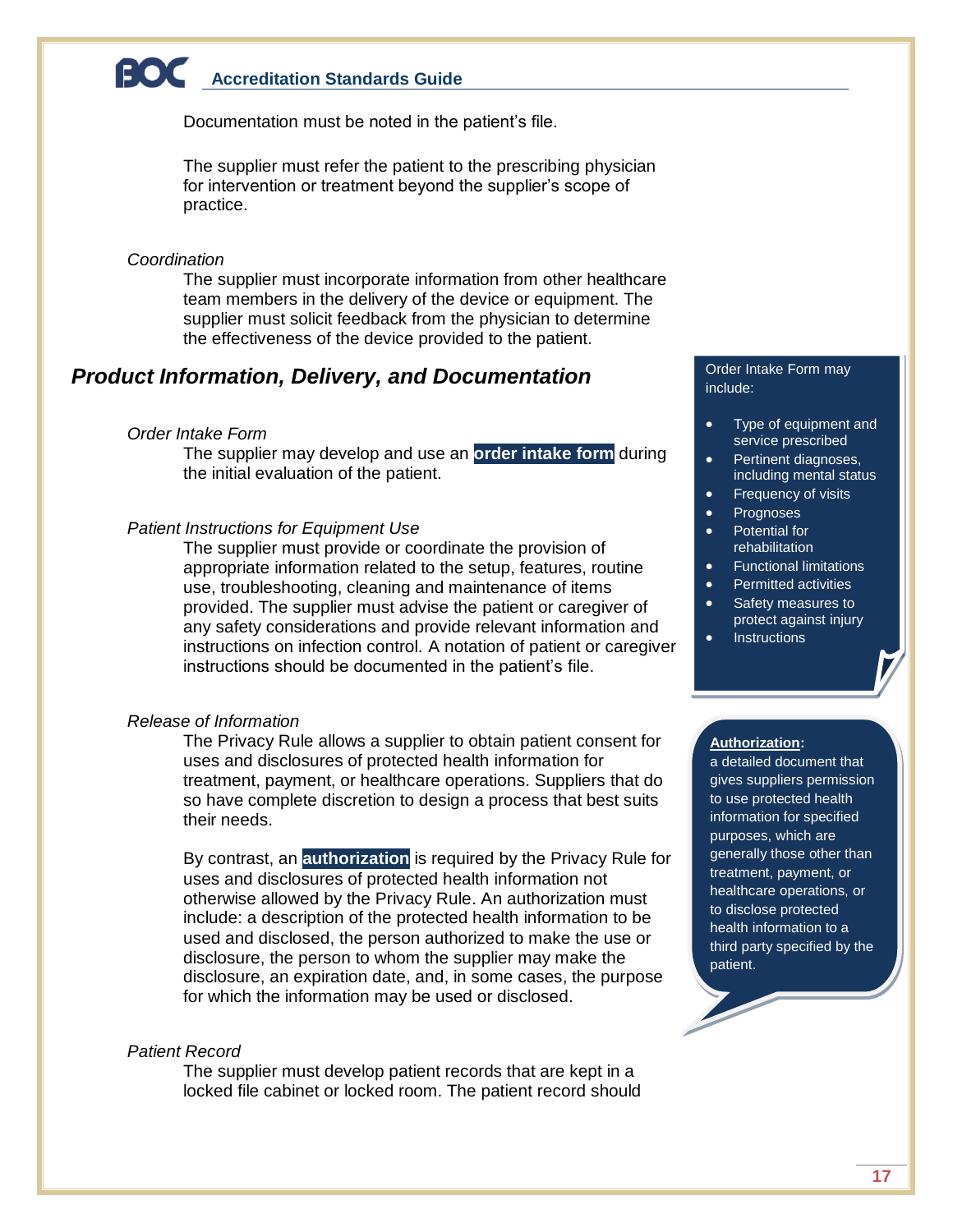have an information form, physicians' prescriptions, a CMN, practitioner notes, delivery tickets, measurements, pretreatment photographs when appropriate, medical history, signed HIPAA form, instructions, and billing information.

### <span id="page-18-0"></span>*Warranty, Repair, and Return Policies*

The supplier must honor all warranties expressed and implied under applicable federal, state, or local laws and regulations. A supplier must not charge the patient, the Medicare program, or third-party payors for the repair or replacement of Medicarecovered items or for services covered under warranty. The supplier must provide upon request documentation that it has provided patients with information about items covered under warranty, in the form of copies of letters, logs, or signed notices.

The item must function as required and intended after being repaired or replaced. This standard applies to all purchased and rented items. The supplier must provide or arrange for loaned equipment that is equal to the originally prescribed items, with the exception of orthotics and prosthetics. The supplier may contract with a qualified entity to repair or service equipment. The supplier must accept returns for items of substandard quality from patients.

## <span id="page-18-1"></span>*Mail Orders*

For initial equipment or items provided by mail order delivery, the supplier must verify and document it in the patient's chart that the patient and caregiver have received all instructions.

The supplier ensures the patient and caregiver are able to use all prescribed items safely and effectively.

## <span id="page-18-2"></span>*Follow Up*

The supplier must provide appropriate patient follow-up care consistent with the services rendered. The supplier must inform the patient or caregiver of the procedures for repairing, replacing, and adjusting the device or equipment, as well as the possible risks.

<span id="page-18-3"></span>The supplier must give instructions on reporting any problem to the supplier or referring physician.

### *Training to Patient or Caregiver*

Patient and caregiver training should be performed by a credentialed practitioner as required. The credentialed practitioner is to monitor the patient and recommend changes as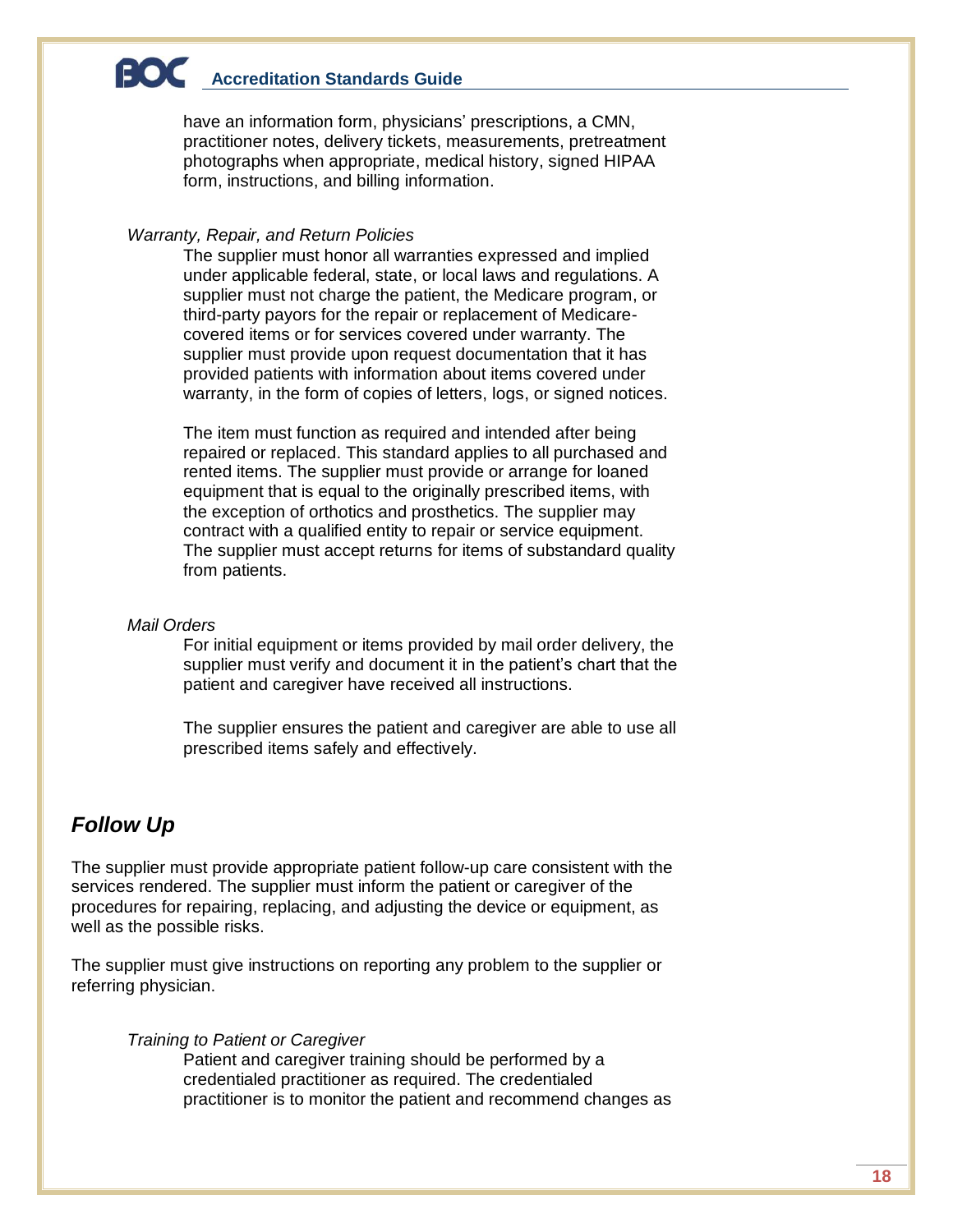needed.

Training should be done as often as requested by the patient, caregiver, or physician until objectives of the training are reached. Detailed clinical notes of all training and outcomes should be kept in the patient's file.

## <span id="page-19-0"></span>*After-Hours Emergency Care*

The supplier must provide patients with a telephone number to be used in the case of an emergency after facility business hours. This number should be an **answering service** able to contact the supplier at all times by beeper, home phone, or cell phone.

The emergency number is to be provided to the patient in written form upon delivery of an item and should be clearly noted on the facility's exterior entrance.

All emergency situations are to be addressed immediately and documented by the supplier in an emergency log and in the patient's record. Documentation should indicate the reason for the emergency, the action taken, and the follow up with the patient.

## <span id="page-19-1"></span>**Product – Specific Service Requirement**

## <span id="page-19-2"></span>*Appendix A: Respiratory Services*

*The supplier must follow CMS quality standards as written in Appendix A.*

Respiratory Services encompasses the provision of home medical equipment and supplies that require technical and professional services. The supplier must provide respiratory services 24 hours a day, seven days a week as needed by the patient or caregiver.

### *Oxygen Therapy in the Home*

Home medical equipment and supplies covered in this section include:

- Oxygen concentrators, reservoirs, high-pressure cylinders, oxygen accessories and supplies, and oxygen conserving devices
- Home Invasive Mechanical Ventilators
- Continuous Positive Airway Pressure (CPAP) Devices
- Respiratory Assist Devices (RAD)

The answering service should always be kept informed of the on-call schedule.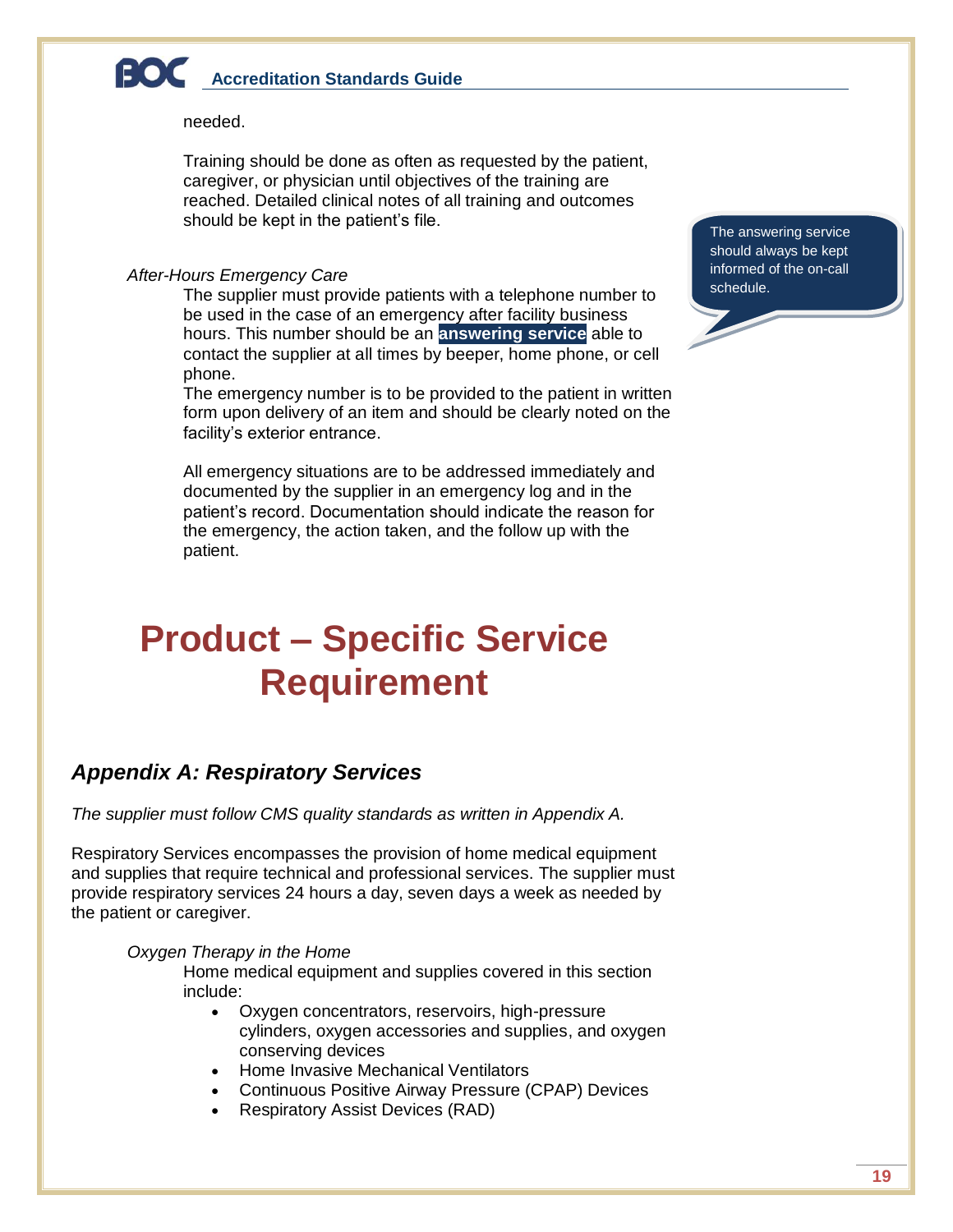- Intermittent Positive Pressure Breathing (IPPB) Devices
- **Nebulizers**

## *Instruction and Delivery*

The supplier must provide training to the patient or caregiver in compliance with the most current *American Association for Respiratory Care Practice Guidelines.* This includes guidelines for long-term invasive mechanical ventilation in the home, oxygen therapy in the home or extended-care facility, IPPB, providing patient and caregiver training, and suctioning of the patient in the home as required by state.

The supplier must employ a credentialed professional (e.g. respiratory therapist, respiratory therapy technician, or respiratory care practitioner) or other state-required personnel. The use of contracted professionals in states where certification or license is required is prohibited.

For oxygen delivery, the supplier must meet Department of Transportation Pipeline and Hazardous Materials Safety Administration **[Standard 49 CFR](http://www.phsma.dot.gov/regulations)**.

### *Emergency Maintenance and Back-Up Systems*

The supplier must ensure that patients receiving oxygen have ample back-up parts or supplies to meet their needs, in case of equipment failure, emergency, or disaster, relative to the supplier's maximum anticipated response time.

For oxygen patients, the supplier must provide emergency maintenance, replacement, or back up in a timely manner to prevent an interruption in prescription requirements. Calibration of all respiratory equipment must be performed by a credentialed practitioner or respiratory therapist.

The supplier must develop and maintain a plan for maintaining respiratory equipment that includes the daily inspection of equipment, the service of equipment according to manufacturers' instructions, a back-up system, and an emergency plan. Refer to the **[American Association of Respiratory Therapist](http://www.aarc.org/)  [Guidelines](http://www.aarc.org/)**.

### *Oxygen Safety and Hazard Information*

The supplier must warn patients and caregivers of hazards associated with the use of oxygen and respiratory equipment. "No smoking" signs must be posted in surrounding areas. Equipment must be checked according to the equipment manufacturer's recommendations or annually at a minimum.

## *Record Keeping*

The supplier must show the disbursement of equipment and oxygen in a log and track it in case of recall by the manufacturer. **Standard 49 CFR website:** http://www.phsma.dot.gov/ regulations

**American Association of Respiratory Therapist Guidelines website:** http://www.aarc.org/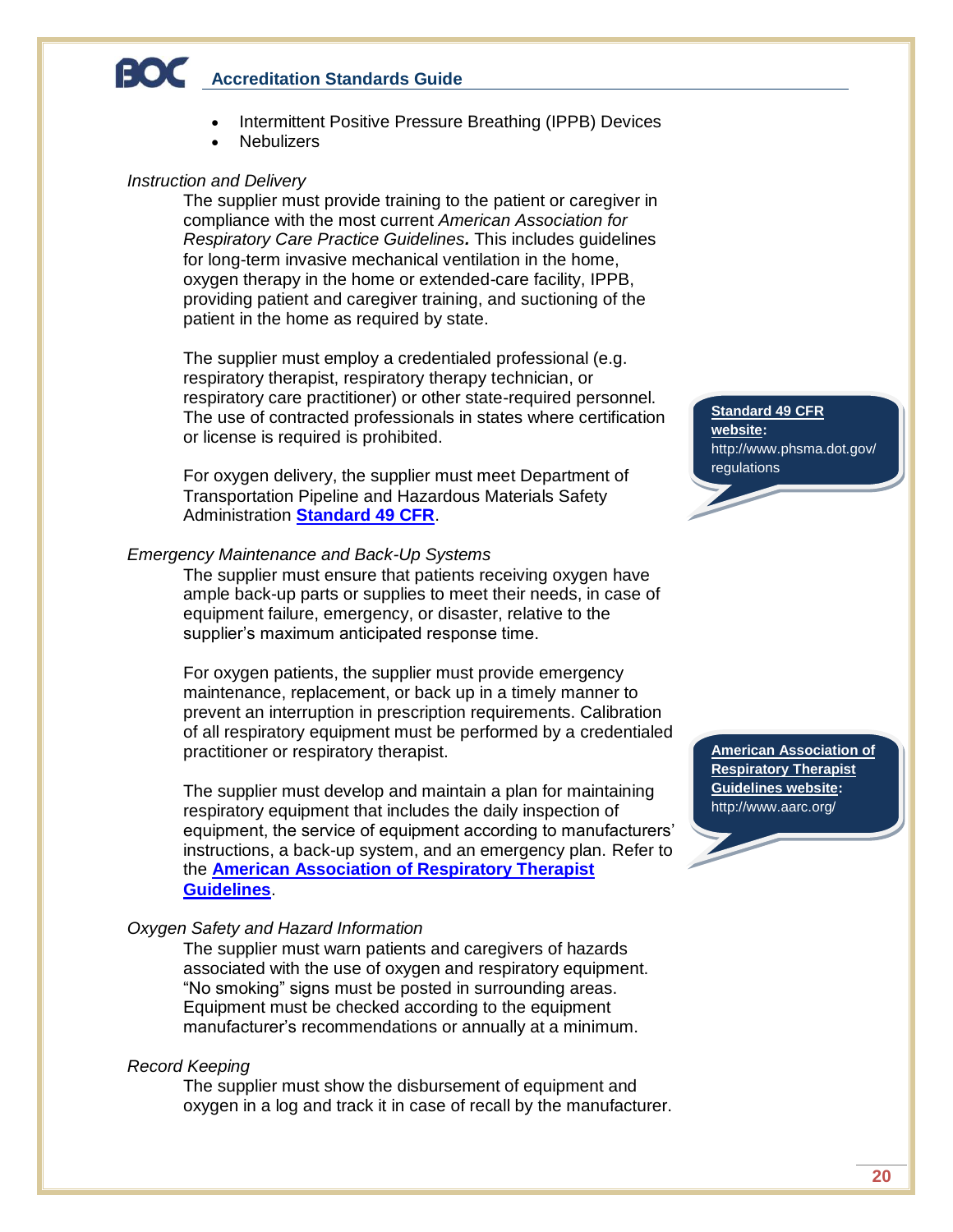Maintenance, repair, and calibration by a certified respiratory therapist must be recorded in both the patient's record and on the equipment inventory log. The calibration of oxygen is to be checked according to established manufacturer guidelines.

## <span id="page-21-0"></span>*Appendix B: Complex Rehabilitation-Assistive Technology, Manual Wheelchairs, and Power Mobility Devices*

*The supplier must follow CMS Quality Standards as written in Appendix B.*

## *Intake and Assessment*

The supplier must verify that seating, positioning, and specialty assistive technology have been evaluated and documented in the patient's record.

## *Personnel and Assessment Requirements*

The supplier providing complex rehabilitative wheelchairs and assistive technology must employ (W2 employees) at least one qualified individual as a **Rehabilitative Technology Supplier (RTS)** per location.

The RTS must have at least one or more trained technicians available to service each location appropriately depending on the size and scope of its business. A trained technician is identified by the following:

- factory trained by manufacturers of the products supplied by the company
- experienced in the field of Rehabilitative Technology (e.g. on the job training or familiarity with rehabilitative clients, products, and services)
- completed at least ten hours annually of continuing education specific to Rehabilitative Technology
- able to program and repair sophisticated electronics associated with power wheelchairs, alternative drive controls, and power seating systems.

The RTS must coordinate services with the prescribing physician to conduct face-to-face evaluations of the patient in an appropriate setting and include input from other members of the health care team (e.g. physical therapist or occupational therapist) to provide the patient with appropriate equipment for trial and simulation. The RTS must maintain all of the information

### **Qualified RTS:** An

individual that is a Certified Rehabilitative Technology Supplier (CRTS) or an Assistive Technology Professional (ATP).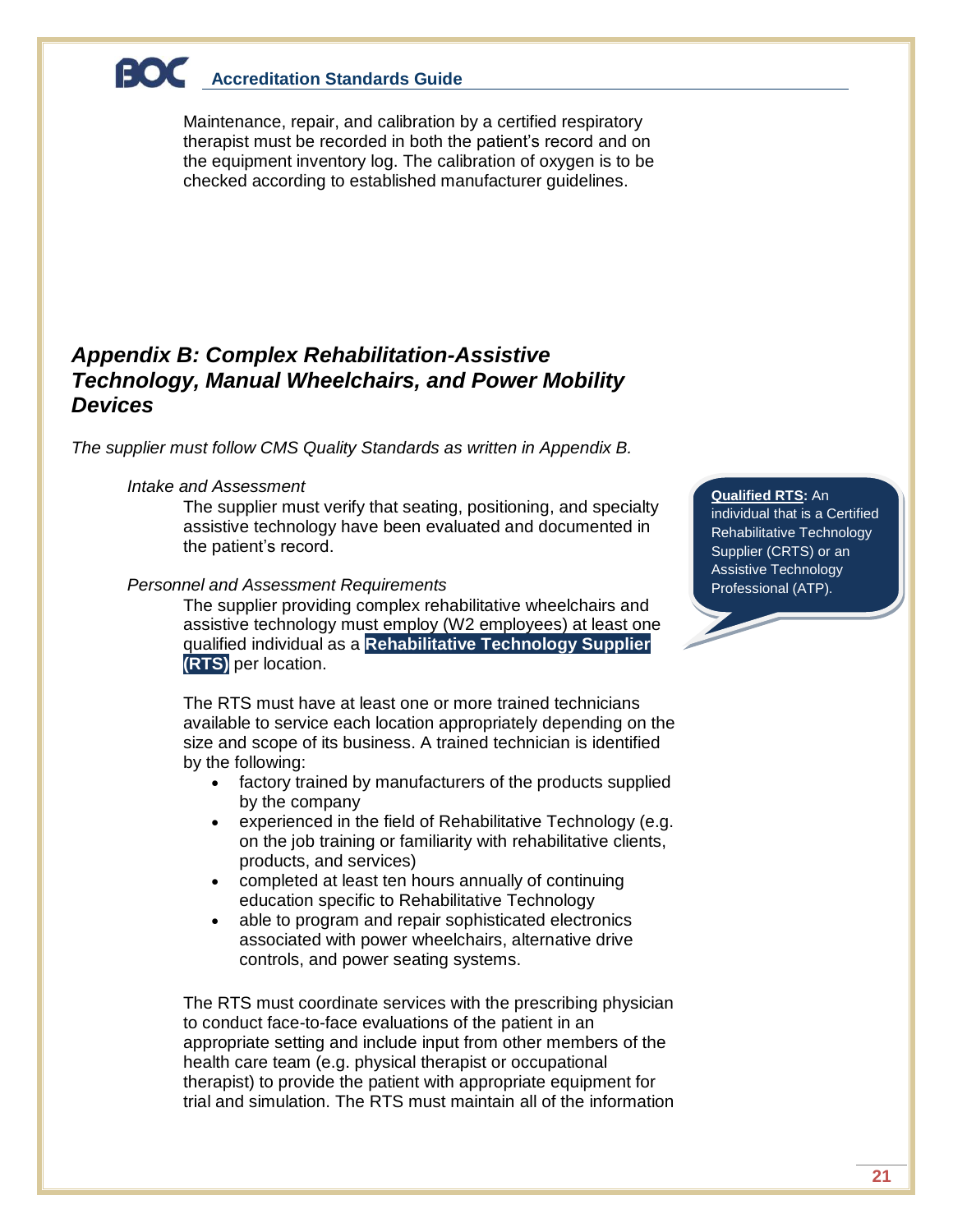obtained during the assessment in the patient's record.

The RTS must also implement procedures for assembly and set up of equipment and a process to verify that the final product meets the specifications of the original product recommendation approved by the prescribing physician.

If a patient is evaluated in the supplier's facility, the supplier must provide private, clean, and safe rooms appropriate for fittings and evaluations. The RTS must maintain a repair shop located in the facility or easily accessible from another location of the supplier, as well as an area appropriate for assembly and modification of products.

### *Delivery and Set Up*

For suppliers of complex rehabilitation and assistive technology, the supplier must include information from other healthcare team members (e.g. physical therapists or occupational therapists) and the prescribing physician upon the delivery of the device or equipment.

## <span id="page-22-0"></span>*Appendix C: Custom-Fabricated and Custom-Fitted Orthotic and Prosthetic Devices, External Breast Prostheses, Therapeutic Shoes and Inserts; Custom-Made Somatic, Ocular and Facial Prostheses*

*The supplier must follow CMS Quality Standards as written in Appendix C.*

### *Personnel Requirements*

The supplier must be trained in a broad range of treatment options to ensure that the items prescribed are optimal for the patient's condition. The provision of custom-fabricated or custom-fitted devices (i.e. those other than off-the-shelf items) requires access to a facility with the equipment necessary to fulfill the supplier's responsibility to provide follow-up treatment. This includes modification, adjustment, maintenance, and repair of the items. Credentialed individuals supplying these items must possess specialized education, training, and experience in fitting.

### *Intake and Assessment*

The supplier must assess the patient's need for and use of the orthoses and prostheses, including comprehensive history, pertinent medical history that includes allergies, skin conditions, diagnoses, results of diagnostic evaluations, patient expectations, and pre-treatment photographic documentation when appropriate.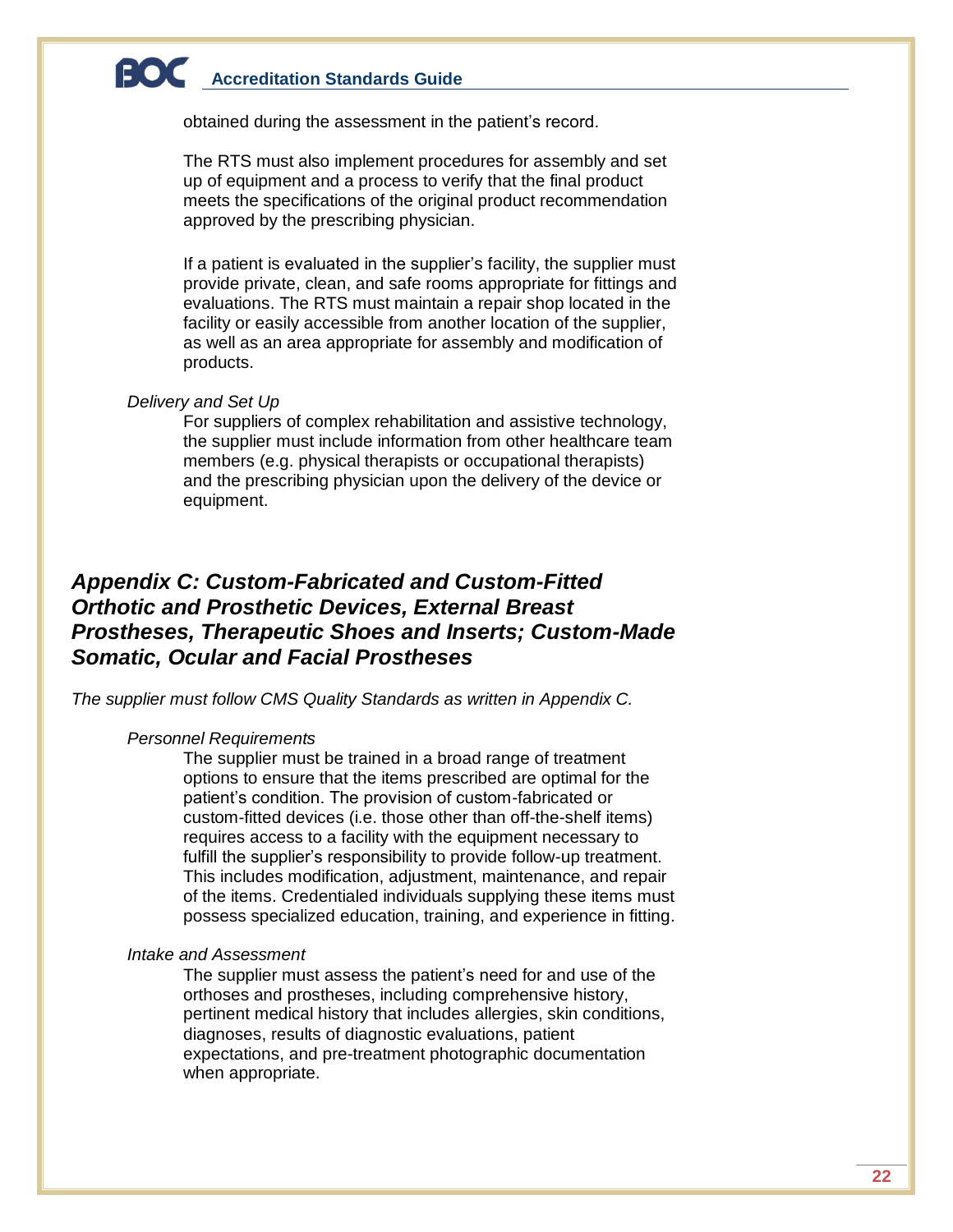The supplier must determine the appropriate orthoses or prostheses and specifications based on the patient's need for use to ensure optimum therapeutic benefits and appropriate strength, durability, and function as required. The supplier must also formulate a treatment plan that is consistent with the prescribing physician's dispensing order or the written plan of care, in accordance with Medicare rules, and consult the physician when appropriate

The supplier must perform an in-person diagnostic examination as related to the patient's use and need of the orthoses or prostheses, such as sensory function, range of motion, joint stability, skin condition, presence of edema or wounds, vascularity, pain, manual muscle testing, and cognitive ability.

The supplier must establish goals and expected outcomes for the patient's use of the orthoses or prostheses, including pain reduction and comfort, enhancement of function, joint stability, prevention of deformity, and cosmetic issues. The supplier must seek feedback from the patient or prescribing physician as necessary to determine the appropriateness of the orthoses or prostheses.

The supplier must communicate the recommended treatment plan, including disclosure of potential risk, benefits, and precautions, as well as procedures for repairing, replacing, or adjusting items and the estimated time involved in the process to the patient, caregiver, and prescribing physician. The supplier must ensure the treatment plan is consistent with the prescribing physician's dispensing order.

The supplier must assess the orthoses or prostheses for structural safety and ensure that manufacturer guidelines are followed (e.g. proper closure function and patient weight limits) prior to the face-to-face fitting and delivery.

## *Training and Instruction*

The supplier must provide instructions to the patient or caregiver for the specific orthoses, prostheses, or therapeutic shoe inserts as follows:

- using, maintaining, and cleaning the orthoses or prostheses
- putting on, adjusting, and taking off orthoses and prostheses
- inspecting the skin for pressure areas, redness, irritation, pain, or edema
- using an appropriate interface (e.g. socks, gloves, or shoes)
- reporting problems related to the orthoses or prostheses
- scheduling follow-up appointments as necessary
- establishing an appropriate "wear schedule"